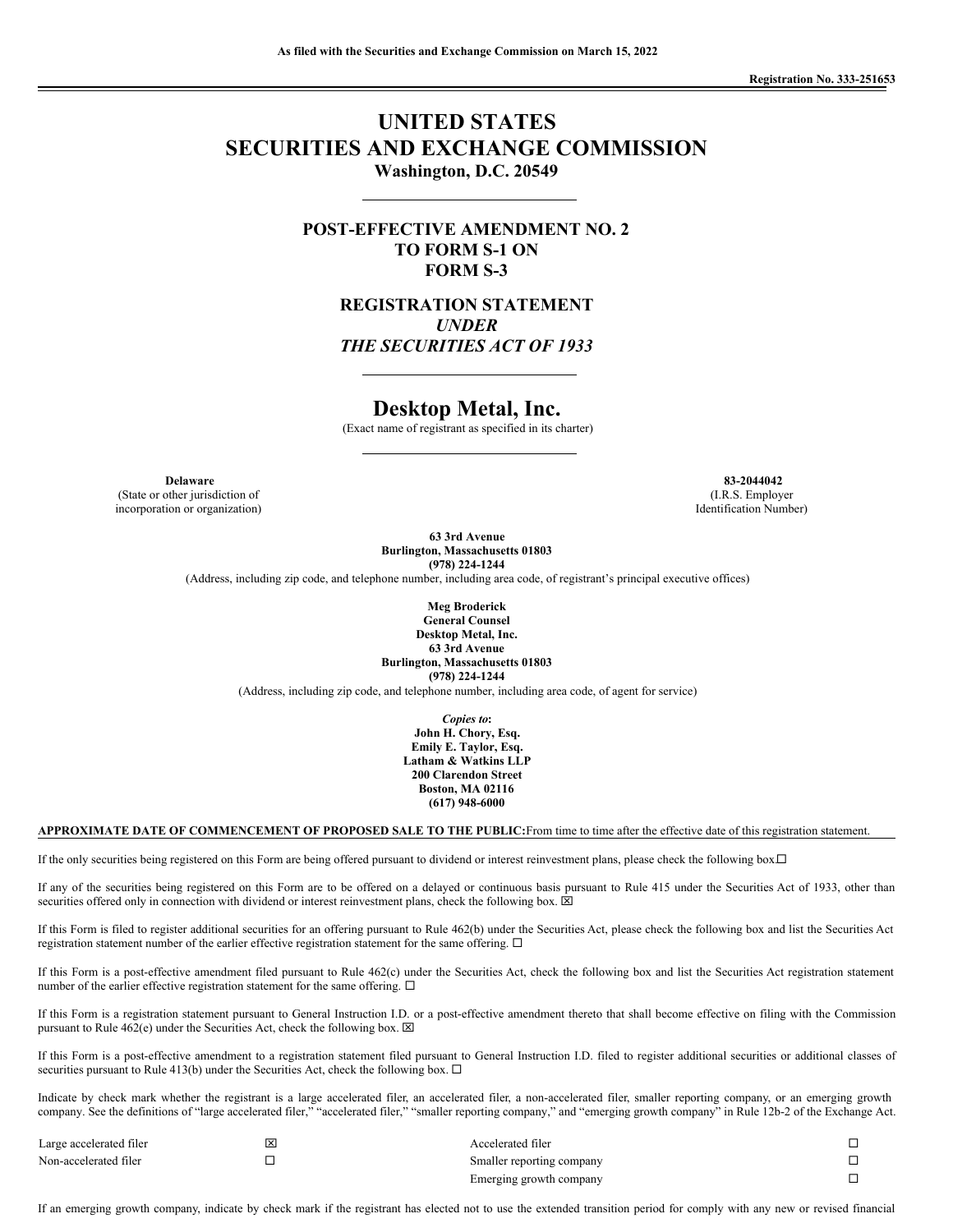## **EXPLANATORY NOTE**

On December 23, 2020, Desktop Metal, Inc. (the "Company") filed a registration statement with the Securities and Exchange Commission (the "SEC") on Form S-1 (File No. 333-251653) (the "Registration Statement"). The Registration Statement, as amended, was initially declared effective by the SEC on February 4, 2021 and initially registered for resale by the selling stockholders identified in the prospectus therein of up to 192,707,982 shares of the Company's Class A common stock, par value \$0.0001 per share (the "Class A common stock"), and the issuance by the Company of 25,010,494 shares of Class A common stock upon exercise of warrants (the "Warrants").

This Post-Effective Amendment No. 2 to Form S-1 on Form S-3 (the "Post-Effective Amendment No. 2") is being filed by the Company (i) to convert the Registration Statement into a registration statement on Form S-3 and (ii) to include updated information regarding the selling stockholders named in the prospectus, including a reduction in the number of shares of Class A common stock being offered by the selling stockholders to 129,309,717 shares of Class A common stock. All of the Warrants were exercised and the shares of Class A common stock underlying the Warrants issued. Accordingly, this Post-Effective Amendment No. 2 does not include shares of Class A common stock issuable upon exercise of the Warrants. No additional securities are being registered under this Post-Effective Amendment No. 2. All applicable registration fees were paid at the time of the original filing of the Registration Statement.

**PROSPECTUS**



## **Desktop Metal, Inc.**

#### **129,309,717 Shares of Common Stock**

This prospectus relates to the resale, from time to time, of up to 129,309,717 shares of our Class A common stock, or the shares, by the selling stockholders identified in this prospectus, or the selling stockholders.

We will not receive any proceeds from the sale of the shares by the selling stockholders.

We will bear all costs, expenses and fees in connection with the registration of the shares of Class A common stock. The selling stockholders will bear all commissions and discounts, if any, attributable to their sales of the shares of Class A common stock.

Our Class A common stock is listed on the New York Stock Exchange (the "NYSE") under the symbol "DM". On March 14, 2022, the closing sale price of our Class A common stock as reported on the NYSE was \$3.55.

Our business and investment in our Class A common stock involve significant risks. These risks are described in the section titled "Risk Factors" beginning **on page 6 of this prospectus.**

Neither the Securities and Exchange Commission nor any state securities commission has approved or disapproved of these securities or passed upon the **accuracy or adequacy of this prospectus. Any representation to the contrary is a criminal offense.**

**The date of this prospectus is March 15, 2022.**

## **TABLE OF CONTENTS**

| <b>ABOUT THIS PROSPECTUS</b>                                           | 1                       |
|------------------------------------------------------------------------|-------------------------|
| <b>WHERE YOU CAN FIND MORE INFORMATION; INCORPORATION BY REFERENCE</b> | $\overline{2}$          |
| <b>THE COMPANY</b>                                                     | $\overline{\mathbf{4}}$ |
| <b>THE OFFERING</b>                                                    | $\overline{5}$          |
| <b>RISK FACTORS</b>                                                    | $6 \overline{6}$        |
| <b>USE OF PROCEEDS</b>                                                 | $\mathbf{Z}$            |
| <b>DESCRIPTION OF CAPITAL STOCK</b>                                    | $\bf{8}$                |
| <b>SELLING STOCKHOLDERS</b>                                            | 12                      |
| <b>PLAN OF DISTRIBUTION</b>                                            | 15                      |
| <b>LEGAL MATTERS</b>                                                   | 17                      |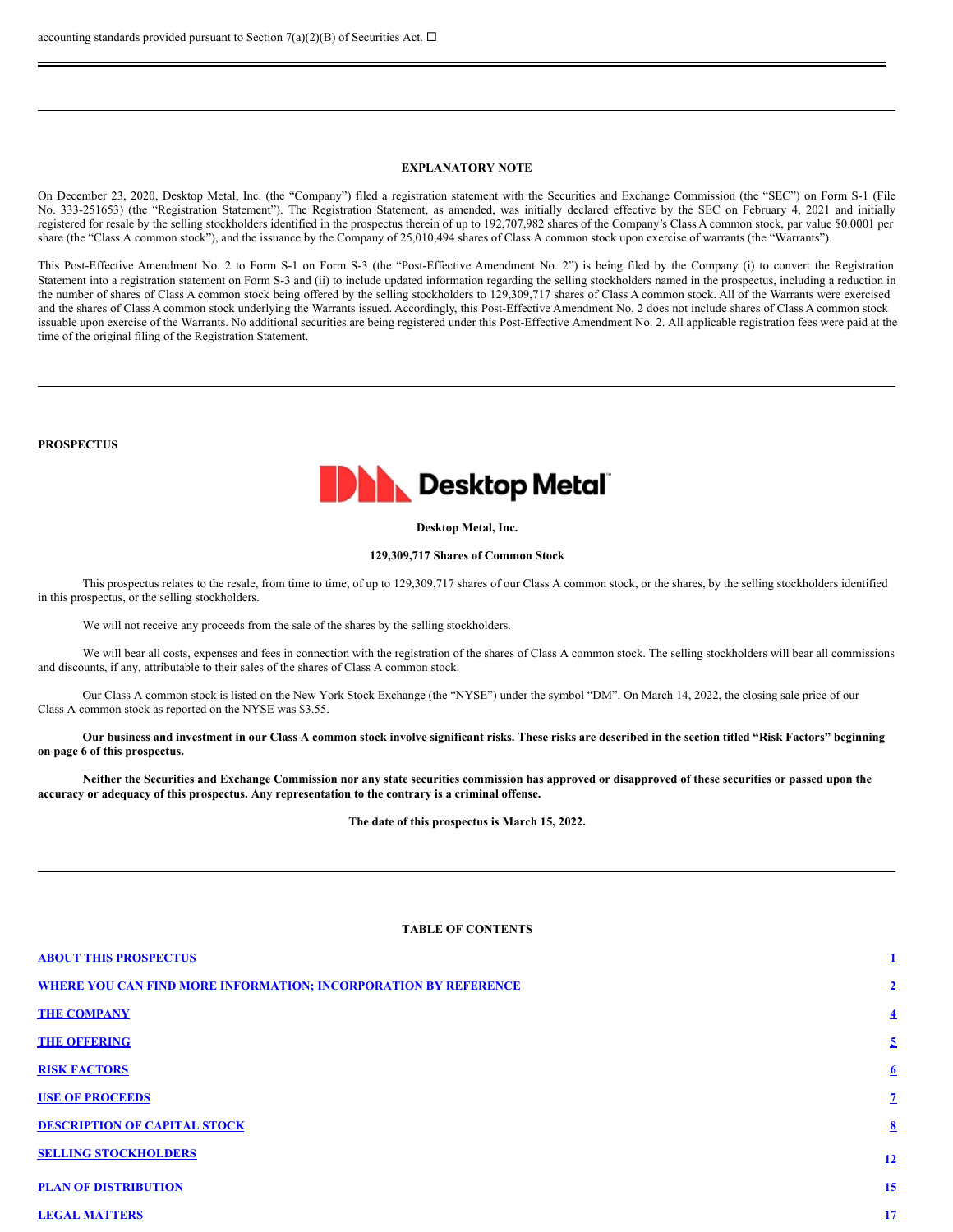<span id="page-2-0"></span>This prospectus is part of a registration statement filed with the U.S. Securities and Exchange Commission, or the SEC, using a "shelf" registration process. We are a "wellknown seasoned issuer" as defined in Rule 405 under the Securities Act of 1933, as amended, or the Securities Act. By using a shelf registration statement, the selling stockholders may, from time to time, sell the shares in one or more offerings as described in this prospectus. When the selling stockholders offer and sell the shares, we or the selling stockholders may provide a prospectus supplement to this prospectus that contains specific information about the securities being offered and sold and the specific terms of that offering. We may also authorize one or more free writing prospectuses to be provided to you that may contain material information relating to these offerings. The prospectus supplement or free writing prospectus may also add, update or change information contained in this prospectus with respect to that offering. If there is any inconsistency between the information in this prospectus and the applicable prospectus supplement or free writing prospectus, you should rely on the prospectus supplement or free writing prospectus, as applicable. Before purchasing any securities, you should carefully read both this prospectus and the applicable prospectus supplement (and any applicable free writing prospectuses), together with the additional information described under the heading "Where You Can Find More Information; Incorporation by Reference."

Neither we, nor the selling stockholders, have authorized anyone to provide you with any information or to make any representations other than those contained in this prospectus, any applicable prospectus supplement or any free writing prospectuses prepared by or on behalf of us or to which we have referred you. We and the selling stockholders take no responsibility for, and can provide no assurance as to the reliability of, any other information that others may give you. The selling stockholders will not make an offer to sell the shares in any jurisdiction where the offer or sale is not permitted. You should assume that the information appearing in this prospectus and the applicable prospectus supplement to this prospectus is accurate only as of the date on its respective cover, that the information appearing in any applicable free writing prospectus is accurate only as of the date of that free writing prospectus, and that any information incorporated by reference is accurate only as of the date of the document incorporated by reference, unless we indicate otherwise. Our business, financial condition, results of operations and prospects may have changed since those dates. This prospectus incorporates by reference, and any prospectus supplement or free writing prospectus may contain and incorporate by reference, market data and industry statistics and forecasts that are based on independent industry publications and other publicly available information. Although we believe these sources are reliable, we do not guarantee the accuracy or completeness of this information and we have not independently verified this information. In addition, the market and industry data and forecasts that may be included or incorporated by reference in this prospectus, any prospectus supplement or any applicable free writing prospectus may involve estimates, assumptions and other risks and uncertainties and are subject to change based on various factors, including those discussed under the heading "Risk Factors" contained in this prospectus, the applicable prospectus supplement and any applicable free writing prospectus, and under similar headings in other documents that are incorporated by reference into this prospectus. Accordingly, investors should not place undue reliance on this information.

When we refer to "Desktop Metal," "we," "our," "us" and the "Company" in this prospectus, we mean Desktop Metal, Inc. and its consolidated subsidiaries, unless otherwise specified. When we refer to "you," we mean the potential holders of the shares.

We own or have rights to trademarks, trade names and service marks that we use in connection with the operation of our business. In addition, our name, logos and website name and address are our trademarks or service marks. Solely for convenience, in some cases, the trademarks, trade names and service marks referred to in this offering memorandum are listed without the applicable ®, ™ and SM symbols, but we will assert, to the fullest extent under applicable law, our rights to these trademarks, trade names and service marks. Other trademarks, trade names and service marks appearing in this prospectus are the property of their respective owners.

1

## <span id="page-2-1"></span>**WHERE YOU CAN FIND MORE INFORMATION; INCORPORATION BY REFERENCE**

## **Available Information**

We file reports, proxy statements and other information with the SEC. The SEC maintains a web site that contains reports, proxy and information statements and other information about issuers, such as us, who file electronically with the SEC. The address of that website is *http://www.sec.gov*.

Our web site address is *https://www.desktopmetal.com*. The information on our web site, however, is not, and should not be deemed to be, a part of this prospectus.

This prospectus and any prospectus supplement are part of a registration statement that we filed with the SEC and do not contain all of the information in the registration statement. The full registration statement may be obtained from the SEC or us, as provided below. Documents establishing the terms of the offered securities are or may be filed as exhibits to the registration statement or documents incorporated by reference in the registration statement. Statements in this prospectus or any prospectus supplement about these documents are summaries and each statement is qualified in all respects by reference to the document to which it refers. You should refer to the actual documents for a more complete description of the relevant matters. You may inspect a copy of the registration statement through the SEC's website, as provided above.

#### **Incorporation by Reference**

The SEC's rules allow us to "incorporate by reference" information into this prospectus, which means that we can disclose important information to you by referring you to another document filed separately with the SEC. The information incorporated by reference is deemed to be part of this prospectus, and subsequent information that we file with the SEC will automatically update and supersede that information. Any statement contained in this prospectus or a previously filed document incorporated by reference will be deemed to be modified or superseded for purposes of this prospectus to the extent that a statement contained in this prospectus or a subsequently filed document incorporated by reference modifies or replaces that statement.

This prospectus and any accompanying prospectus supplement incorporate by reference the documents set forth below that have previously been filed with the SEC:

- · Our Annual Report on Form 10-K for the year ended [December](https://www.sec.gov/ix?doc=/Archives/edgar/data/1754820/000155837022003681/dm-20211231x10k.htm) 31, 2021, filed with the SEC on March 15, 2022.
- The [Amendment](https://www.sec.gov/ix?doc=/Archives/edgar/data/1754820/000110465921149069/tm2134989d1_8k.htm) to our Current Report on Form 8-K filed with the SEC on December 13, 2021.
- The description of our Class A common stock contained in our [Registration](http://www.sec.gov/Archives/edgar/data/1754820/000121390019004020/f8a12b031319_trineacq.htm) Statement on Form 8-A, filed with the SEC on March 13, 2019, including any amendments or reports filed with the SEC for the purpose of updating such description.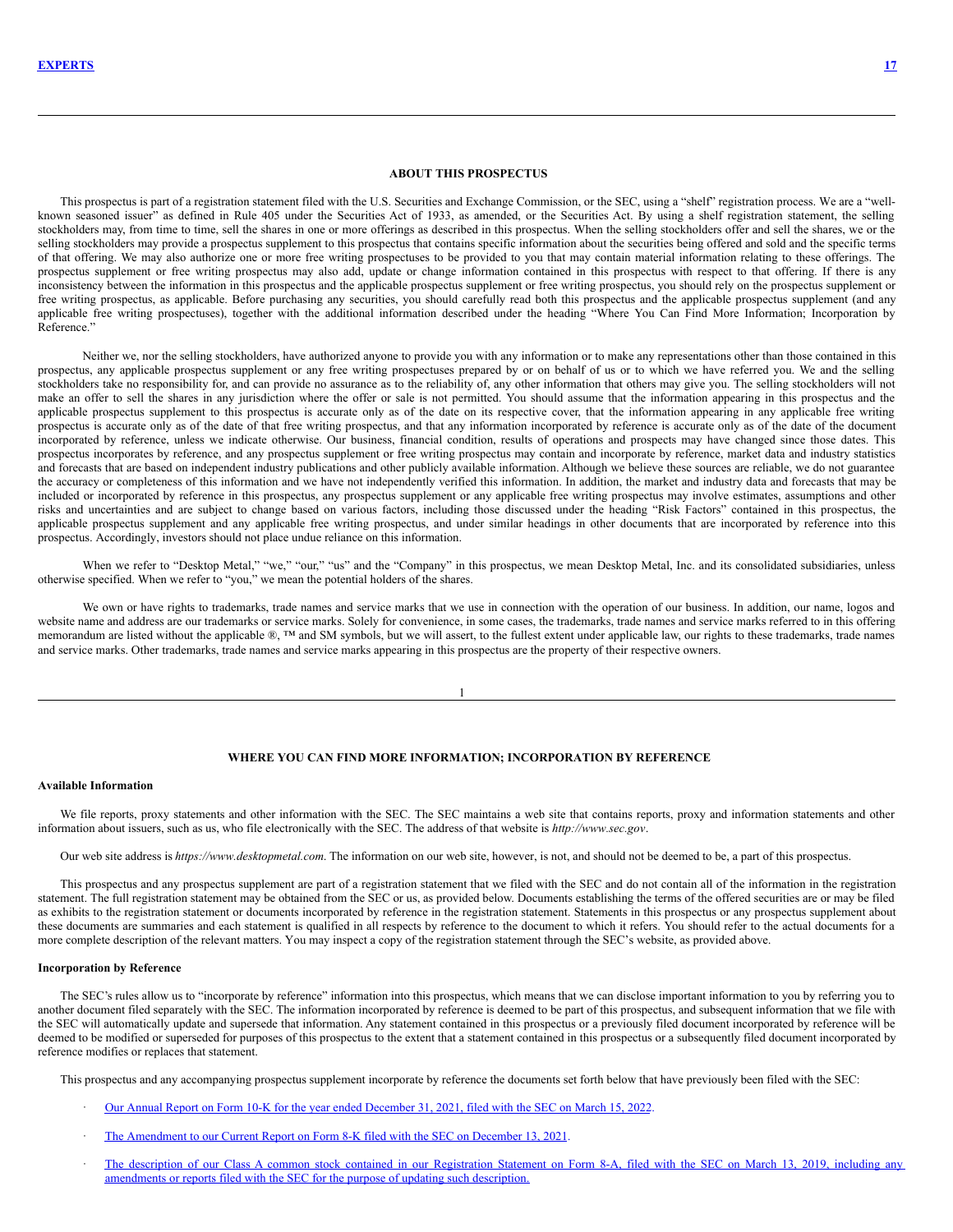- Part II, Item 8 of the Annual Report on Form 10-K of The ExOne [Company](https://www.sec.gov/ix?doc=/Archives/edgar/data/1561627/000156459021012530/xone-10k_20201231.htm) filed on March 11, 2021, regarding the audited consolidated financial statements of The ExOne Company as of and for the years ended December 31, 2020 and 2019, including the auditor's report thereon and the notes related thereto.
- Part I, Item 1 of the Quarterly Report on Form 10-Q of The ExOne Company filed on [November](https://www.sec.gov/ix?doc=/Archives/edgar/data/1561627/000156459021056420/xone-10q_20210930.htm) 12, 2021, regarding the unaudited interim consolidated financial statements of The ExOne Company as of September 30, 2021, and for the nine months ended September 30, 2021 and 2020 and the notes related thereto.

All reports and other documents we subsequently file pursuant to Section 13(a), 13(c), 14 or 15(d) of the Securities Exchange Act of 1934, as amended, which we refer to as the "Exchange Act" in this prospectus, prior to the termination of this offering but excluding any information furnished to, rather than filed with, the SEC, will also be incorporated by reference into this prospectus and deemed to be part of this prospectus from the date of the filing of such reports and documents.

You may request a free copy of any of the documents incorporated by reference in this prospectus by writing or telephoning us at the following address:

Desktop Metal, Inc. 63 3 rd Avenue Burlington, Massachusetts 01803 (978) 224-1244

Exhibits to the filings will not be sent, however, unless those exhibits have specifically been incorporated by reference in this prospectus or any accompanying prospectus supplement.

3

#### <span id="page-3-0"></span>**THE COMPANY**

Desktop Metal is pioneering a new generation of additive manufacturing technologies focused on Additive Manufacturing 2.0, the volume production of end-use parts. We offer a comprehensive portfolio of integrated additive manufacturing solutions comprised of hardware, software, materials and services with support for metals, polymers, elastomers, ceramics, sands, composites, wood and biocompatible materials. Our solutions span use cases across the product life cycle, from product development to mass production and aftermarket operations, and they address an array of industries, including automotive, healthcare and dental, consumer products, heavy industry, aerospace, machine design and research and development. At Desktop Metal, we believe additive manufacturing, commonly referred to as 3D printing, is one of the most exciting and transformational technology innovations of our time. Our mission is to enable high volume production, while making additive manufacturing accessible to all engineers, designers and manufacturers. In doing so, we believe we will empower businesses to adopt radical, new approaches to design and production and enable the success of many of the high growth industries that will drive global economic growth in the years to come.

We were incorporated in September 2018 under the name Trine Acquisition Corp. ("Trine"). In December 2020, Trine acquired Desktop Metal, Inc., which was incorporated in 2015 ("Legacy Desktop Metal"), after which Legacy Desktop Metal became a wholly owned subsidiary of Trine. Following the acquisition (the "Business Combination"), Trine changed its name to Desktop Metal, Inc. and Legacy Desktop Metal changed its name to Desktop Metal Operating, Inc.

Our principal executive offices are located at 63 Third Avenue in Burlington, Massachusetts 01803, and our telephone number is (978) 224-1244.

|                                                                    | <b>THE OFFERING</b>                                                                                                                                                                                                                    |
|--------------------------------------------------------------------|----------------------------------------------------------------------------------------------------------------------------------------------------------------------------------------------------------------------------------------|
| Issuer                                                             | Desktop Metal, Inc.                                                                                                                                                                                                                    |
| Shares of Class A Common Stock Offered by the Selling Stockholders | Up to 129,309,717 shares.                                                                                                                                                                                                              |
| Use of Proceeds                                                    | We will not receive any proceeds from the sale of shares of Class A common stock by<br>the selling stockholders.                                                                                                                       |
| Market for Class A Common Stock                                    | Our Class A common stock is listed on the NYSE under the symbol "DM".                                                                                                                                                                  |
| <b>Risk Factors</b>                                                | Investing in our Class A common stock involves a high degree of risk. See "Risk"<br>Factors" beginning on page 6 of this prospectus for a discussion of factors you should<br>carefully consider before investing in our common stock. |
|                                                                    | 5                                                                                                                                                                                                                                      |

## <span id="page-3-2"></span><span id="page-3-1"></span>**RISK FACTORS**

Investment in any securities offered pursuant to this prospectus and the applicable prospectus supplement involves risks. You should carefully consider the risk factors incorporated by reference to our most recent Annual Report on Form 10-K and any subsequent Quarterly Reports on Form 10-Q or Current Reports on Form 8-K, and all other information contained or incorporated by reference into this prospectus, as updated by our subsequent filings under the Exchange Act, and the risk factors and other information contained in the applicable prospectus supplement and any applicable free writing prospectus before acquiring any of such securities. The occurrence of any of these risks might cause you to lose all or part of your investment in the offered securities.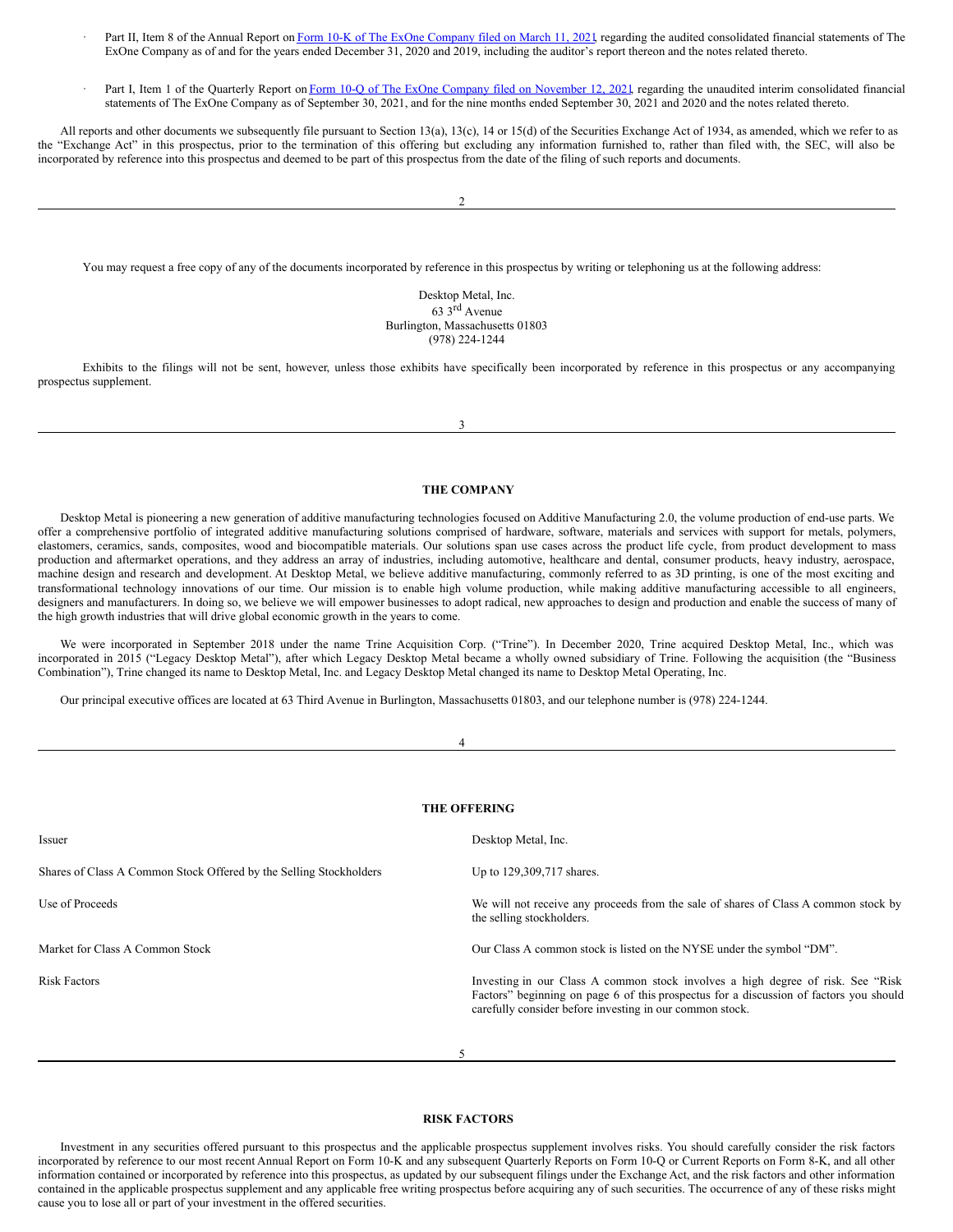#### <span id="page-4-0"></span>**USE OF PROCEEDS**

We will not receive any proceeds from the sale of shares of Class A common stock by the selling stockholders.

7

## <span id="page-4-1"></span>**DESCRIPTION OF CAPITAL STOCK**

#### **General**

The following description summarizes some of the terms of our certificate of incorporation and bylaws and of the General Corporation Law of the State of Delaware. This description is summarized from, and qualified in its entirety by reference to, our certificate of incorporation and bylaws, each of which has been publicly filed with the SEC, as well as the relevant provisions of the DGCL.

## **Capital Stock**

Our authorized capital stock consists of 500,000,000 shares of Class A common stock, par value \$0.0001 per share, and 50,000,000 shares of preferred stock, par value \$0.0001 per share. Unless our board of directors determines otherwise, we will issue all shares of our capital stock in uncertificated form.

#### **Class A Common Stock**

Holders of shares of Class A common stock are entitled to one vote for each share held of record on all matters submitted to a vote of stockholders. The holders of Class A common stock do not have cumulative voting rights in the election of directors.

In the event of our liquidation, dissolution or winding up and after payment in full of all amounts required to be paid to creditors and to any future holders of preferred stock having liquidation preferences, if any, the holders of Class A common stock will be entitled to receive pro rata our remaining assets available for distribution. Holders of Class A common stock do not have preemptive, subscription, redemption or conversion rights. There are no redemption or sinking fund provisions applicable to the Class A common stock. The rights, powers, preferences and privileges of holders of the Class A common stock are subject to those of the holders of any shares of preferred stock that the board of directors may authorize and issue in the future.

## **Preferred Stock**

Under the terms of the certificate of incorporation, our board of directors is authorized to direct us to issue shares of preferred stock in one or more series without stockholder approval. Our board of directors has the discretion to determine the rights, powers, preferences, privileges and restrictions, including voting rights, dividend rights, conversion rights, redemption privileges and liquidation preferences, of each series of preferred stock.

The purpose of authorizing our board of directors to issue preferred stock and determine its rights and preferences is to eliminate delays associated with a stockholder vote on specific issuances. The issuance of preferred stock, while providing flexibility in connection with possible acquisitions, future financings and other corporate purposes, could have the effect of making it more difficult for a third party to acquire, or could discourage a third party from seeking to acquire, a majority of the outstanding voting stock.

Additionally, the issuance of preferred stock may adversely affect the holders of Class A common stock by restricting dividends on the Class A common stock, diluting the voting power of the Class A common stock or subordinating the liquidation rights of the Class A common stock. As a result of these or other factors, the issuance of preferred stock could have an adverse impact on the market price of the Class A common stock.

#### **Dividends**

Declaration and payment of any dividend is subject to the discretion of our board of directors. The time and amount of dividends is dependent upon, among other things, our business prospects, results of operations, financial condition, cash requirements and availability, debt repayment obligations, capital expenditure needs, contractual restrictions, covenants in the agreements governing current and future indebtedness, industry trends, the provisions of Delaware law affecting the payment of dividends and distributions to stockholders and any other factors or considerations our board of directors may regard as relevant.

#### 8

We currently intend to retain all available funds and any future earnings to fund the development and growth of our business, and therefore do not anticipate declaring or paying any cash dividends on Class A common stock in the foreseeable future.

#### **Anti-Takeover Provisions**

The certificate of incorporation and bylaws contain provisions that may delay, defer or discourage another party from acquiring control of us. We expect that these provisions, which are summarized below, will discourage coercive takeover practices or inadequate takeover bids. These provisions are also designed to encourage persons seeking to acquire control of us to first negotiate with our board of directors, which may result in an improvement of the terms of any such acquisition in favor of our stockholders. However, they also give our board of directors the power to discourage acquisitions that some stockholders may favor.

## **Authorized but Unissued Shares**

The authorized but unissued shares of Class A common stock and preferred stock are available for future issuance without stockholder approval, subject to any limitations imposed by the listing standards of the NYSE. These additional shares may be used for a variety of corporate finance transactions, acquisitions and employee benefit plans. The existence of authorized but unissued and unreserved Class A common stock and preferred stock could make more difficult or discourage an attempt to obtain control of us by means of a proxy contest, tender offer, merger or otherwise.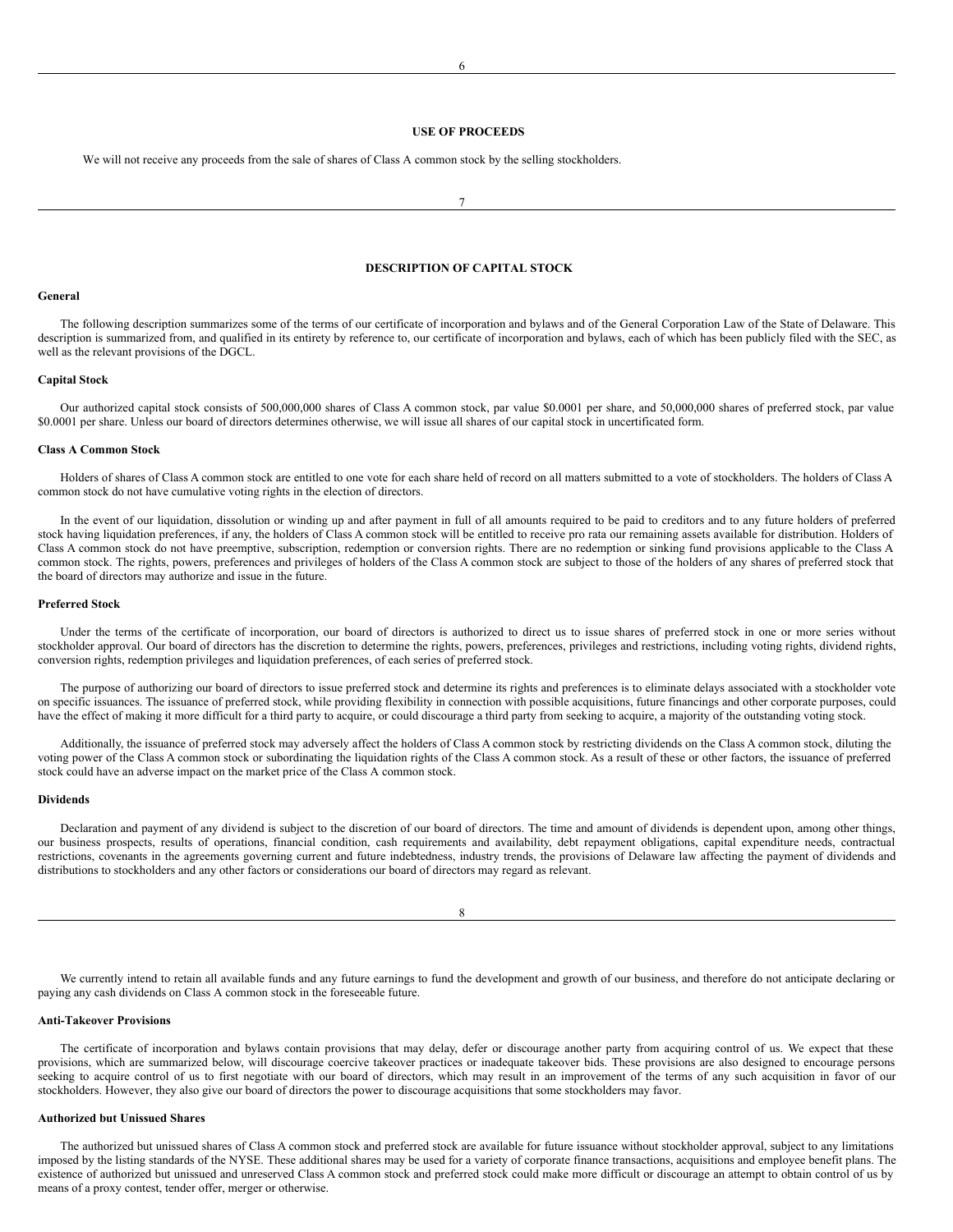#### **Classified Board of Directors**

Our certificate of incorporation provides that our board of directors is divided into three classes of directors, with the classes to be as nearly equal in number as possible, and with each director serving a three- year term. As a result, approximately one-third of our board of directors will be elected each year. The classification of directors has the effect of making it more difficult for stockholders to change the composition of our board of directors.

#### **Stockholder Action; Special Meetings of Stockholders**

Our certificate of incorporation provides that stockholders may not take action by written consent, but may only take action at annual or special meetings of stockholders. As a result, a holder controlling a majority of capital stock would not be able to amend the bylaws or remove directors without holding a meeting of stockholders called in accordance with the bylaws. Further, our certificate of incorporation provides that only the chairperson of our board of directors, a majority of our board of directors, our Chief Executive Officer or our President may call special meetings of stockholders, thus prohibiting a stockholder from calling a special meeting. These provisions might delay the ability of stockholders to force consideration of a proposal or for stockholders controlling a majority of capital stock to take any action, including the removal of directors.

#### **Advance Notice Requirements for Stockholder Proposals and Director Nominations**

In addition, our bylaws establish an advance notice procedure for stockholder proposals to be brought before an annual meeting or special meeting of stockholders. Generally, in order for any matter to be "properly brought" before a meeting, the matter must be (a) specified in a notice of meeting given by or at the direction of our board of directors, (b) if not specified in a notice of meeting, otherwise brought before the meeting by our board of directors or the chairperson of the meeting, or (c) otherwise properly brought before the meeting by a stockholder present in person who (1) was a stockholder both at the time of giving the notice and at the time of the meeting, (2) is entitled to vote at the meeting, and (3) has complied with the advance notice procedures specified in our bylaws or properly made such proposal in accordance with Rule 14a-8 under the Exchange Act and the rules and regulations thereunder, which proposal has been included in the proxy statement for the annual meeting. Further, for business to be properly brought before an annual meeting by a stockholder, the stockholder must (a) provide timely notice in writing and in proper form to the secretary and (b) provide any updates or supplements to such notice at the times and in the forms required by our bylaws. To be timely, a stockholder's notice must be delivered to, or mailed and received at, our principal executive offices not less than 90 days nor more than 120 days prior to the one-year anniversary of the preceding year's annual meeting; provided, however, that if the date of the annual meeting is more than 30 days before or more than 60 days after such anniversary date, notice by the stockholder to be timely must be so delivered, or mailed and received, not later than the 90th day prior to such annual meeting or, if later, the 10th day following the day on which public disclosure of the date of such annual meeting was first made.

9

Stockholders at an annual meeting or special meeting may only consider proposals or nominations specified in the notice of meeting or brought before the meeting by or at the direction of our board of directors or by a qualified stockholder of record on the record date for such meeting, who is entitled to vote at the meeting and who has delivered timely written notice in proper form to our secretary of the stockholder's intention to bring such business before the meeting. These provisions could have the effect of delaying stockholder actions that are favored by the holders of a majority of the outstanding voting securities until the next stockholder meeting.

#### **Amendment of Certificate of Incorporation or Bylaws**

Our bylaws may be amended or repealed by a majority vote of our board of directors or by the holders of at least sixty-six and two-thirds percent of the voting power of all of the then-outstanding shares entitled to vote generally in the election of directors, voting together as a single class. The affirmative vote of a majority of our board of directors and at least sixty-six and two-thirds percent in voting power of the outstanding shares entitled to vote would be required to amend certain provisions of our certificate of incorporation.

## **Limitations on Liability and Indemnification of Officers and Directors**

Our certificate of incorporation and bylaws provide indemnification and advancement of expenses for our directors and officers to the fullest extent permitted by the DGCL, subject to certain limited exceptions. We have entered into indemnification agreements with each of our directors and officers. In some cases, the provisions of those indemnification agreements may be broader than the specific indemnification provisions contained under Delaware law. In addition, as permitted by Delaware law, our certificate of incorporation and bylaws include provisions that eliminate the personal liability of directors for monetary damages resulting from breaches of certain fiduciary duties as a director. The effect of this provision is to restrict our rights and the rights of our stockholders in derivative suits to recover monetary damages against a director for breach of fiduciary duties as a director.

These provisions may be held not to be enforceable for violations of the federal securities laws of the United States.

#### **Dissenters' Rights of Appraisal and Payment**

Under the DGCL, with certain exceptions, our stockholders have appraisal rights in connection with a merger or consolidation of our company. Pursuant to Section 262 of the DGCL, stockholders who properly demand and perfect appraisal rights in connection with such merger or consolidation have the right to receive payment of the fair value of their shares as determined by the Delaware Court of Chancery.

#### **Stockholders' Derivative Actions**

Under the DGCL, any of our stockholders may bring an action in our name to procure a judgment in its favor, also known as a derivative action, provided that the stockholder bringing the action is a holder of the our shares at the time of the transaction to which the action relates.

#### **Forum Selection**

Our certificate of incorporation provides that unless we consent in writing to the selection of an alternative forum, the Court of Chancery of the State of Delaware, to the fullest extent permitted by applicable law, is the sole and exclusive forum for: (i) any derivative action brought by a stockholder on behalf of the Company, (ii) any claim of breach of a fiduciary duty owed by any of our directors, officers, stockholders or employees, (iii) any claim against us arising under our certificate of incorporation, bylaws or the DGCL or (iv) any claim against us governed by the internal affairs doctrine. Our certificate of incorporation designates the federal district courts of the United States of America as the exclusive forum for the resolution of any complaint asserting a cause of action arising under the Securities Act.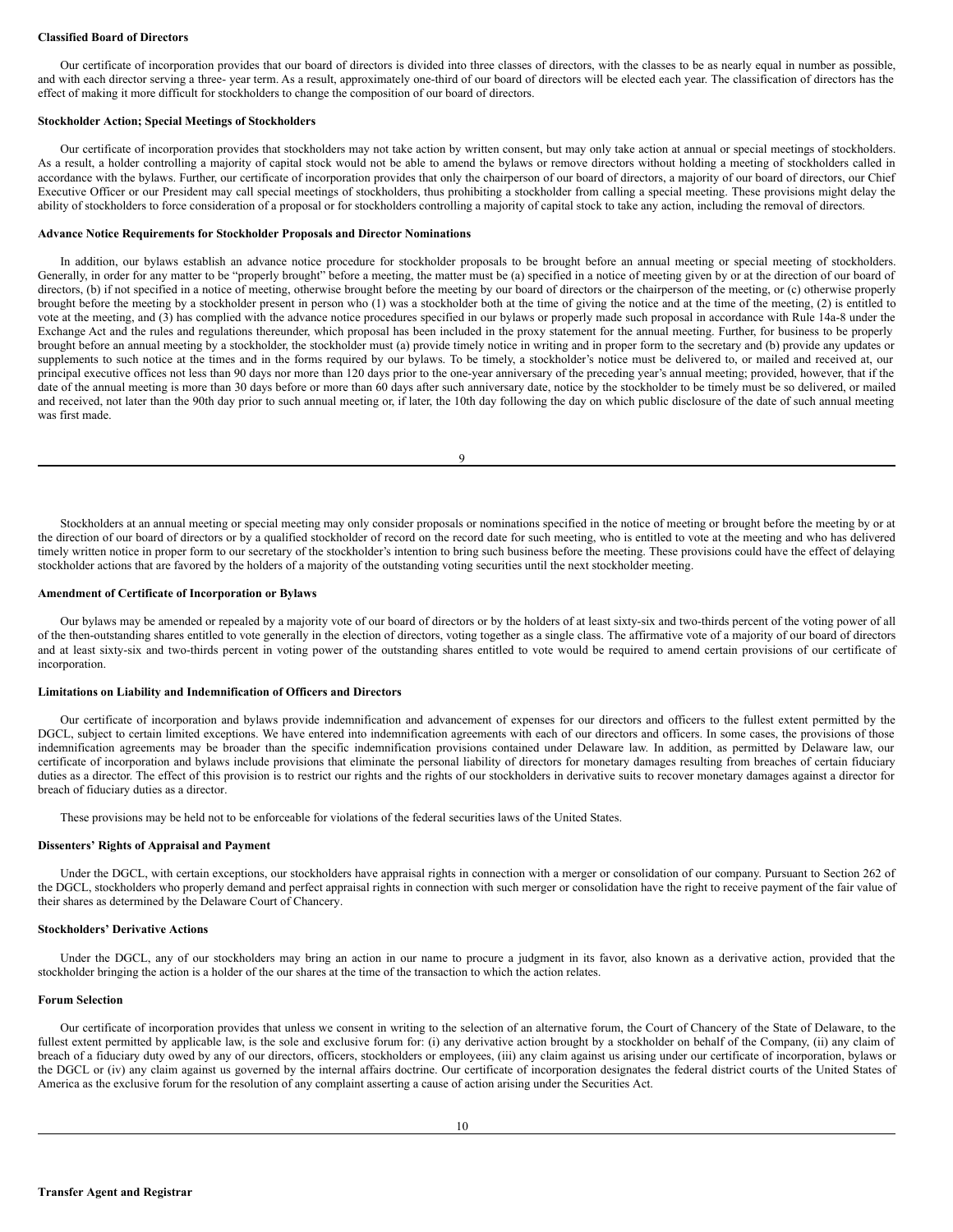The transfer agent and registrar for the Class A common stock is Continental Stock Transfer & Trust Company.

#### **Trading Symbol and Market**

Our Class A common stock is listed on the NYSE under the symbol "DM".

11

## <span id="page-6-0"></span>**SELLING STOCKHOLDERS**

This prospectus covers the resale from time to time by the selling stockholders identified in the table below of up to 129,309,717 shares of our Class A common stock. We are registering shares of our Class A common stock held by certain of the selling stockholders pursuant to the terms of subscription agreements, pursuant to which such selling stockholders purchased shares of our Class A common stock in a private placement in connection with the Business Combination. We are also registering shares of Class A common stock held by certain of the selling stockholders pursuant to the terms of an Amended and Restated Registration Rights Agreement, dated as of August 26, 2020, as amended, which we entered into with such selling stockholders in connection with the Business Combination.

The selling stockholders identified in the table below may from time to time offer and sell under this prospectus any or all of the shares of Class A common stock listed under the column "Number of Shares Being Offered" in the table below. The table below and footnote disclosure following the table sets forth the name of each selling stockholder and the number of shares of our Class A common stock beneficially owned by the selling stockholder prior to and after this offering. The table below has been prepared based upon information furnished to us by the selling stockholders, and the selling stockholders may have sold, transferred or otherwise disposed of some or all of their shares since providing such information to us. Information concerning the selling stockholders may change from time to time and, if necessary, we will amend or supplement this prospectus accordingly and as required.

The number of shares beneficially owned by each selling stockholder is determined under rules issued by the SEC. Under these rules, beneficial ownership includes any shares as to which the individual or entity has sole or shared voting power or investment power. Percentage ownership is based on 312,179,764 shares of Class A common stock outstanding as of February 28, 2022. In computing the number of shares beneficially owned by an individual or entity and the percentage ownership of that person, shares of Class A common stock subject to options, warrants or other rights held by such person that are currently exercisable or will become exercisable within 60 days of February 28, 2022 are considered outstanding, although these shares are not considered outstanding for purposes of computing the percentage ownership of any other person. Unless noted otherwise, the address of all listed selling stockholders is c/o Desktop Metal, Inc., 63 3rd Avenue, Burlington, Massachusetts 01803.

We have assumed that all shares of Class A common stock reflected in the table as being offered in the offering covered by this prospectus will be sold from time to time in this offering. The selling stockholders may offer some, all or none of their shares of Class A common stock being offered in the offering.

Within the three years prior to the date of this prospectus, the following selling stockholders have held the position or office indicated with us: Ric Fulop is our Chief Executive Officer and the Chairman of our Board of Directors; Jeffrey Immelt is a member of our Board of Directors; Leo Hindery, Jr. is a member of our Board of Directors and was the Chairman and our Chief Executive Officer until the Business Combination; M. Ian G. Gilchrist was a member of our Board of Directors and our President until the Business Combination; Mark J. Coleman was Executive Vice President and General Counsel until the Business Combination; Pierre M. Henry was our Chief Financial Officer and Executive Vice President of Development until the Business Combination; and Josephine Linden, Marc Nathanson, Kent R. Sander, and Abbas Zuaiter were members of our Board of Directors until the Business Combination.

Unless otherwise indicated, we believe that all persons named in the table below have sole voting and investment power with respect to the voting securities beneficially owned by them.

12

|                                       | <b>Shares Beneficially Owned Prior to the</b><br>Offering |            | <b>Number of Shares</b><br><b>Being Offered</b> | <b>Shares Beneficially Owned After the</b><br>Offering |            |
|---------------------------------------|-----------------------------------------------------------|------------|-------------------------------------------------|--------------------------------------------------------|------------|
| <b>Name of Selling Stockholder</b>    | <b>Number of Shares</b>                                   | Percentage |                                                 | <b>Number of Shares</b>                                | Percentage |
| Abbas F. Zuaiter                      | 25,000                                                    |            | 25,000                                          |                                                        |            |
| Ali El-Siblani                        | 5,036,142                                                 | 1.61%      | 5,036,142                                       |                                                        |            |
| Andrew H. Palmer                      | 57,204                                                    |            | 57,204                                          |                                                        |            |
| Amstrel River Ltd(1)                  | 100,000                                                   |            | 100,000                                         |                                                        |            |
| Tulipwood Investment Corporation(1)   | 200,000                                                   |            | 200,000                                         |                                                        |            |
| BAR Holdings, LLC(2)                  | 700,000                                                   |            | 200,000                                         | 500,000                                                |            |
| Blue Ridge Private Holdings, LLC(3)   | 1,000,000                                                 |            | 1,000,000                                       |                                                        |            |
| Bluebird Trust(4)                     | 628,927                                                   |            | 628,927                                         |                                                        |            |
| BMW i Ventures SCS SICAV-RAIF(5)      | 356,946                                                   |            | 356,946                                         |                                                        |            |
| Brian L. Spector 2004 Revocable Trust | 25,000                                                    |            | 25,000                                          |                                                        |            |
| Bryan White                           | 100,000                                                   |            | 100,000                                         |                                                        |            |
| Carmichael Roberts                    | 57,204                                                    |            | 57,204                                          |                                                        |            |
| <b>Charles Clarvit</b>                | 100,000                                                   |            | 100,000                                         |                                                        |            |
| CRA Fund II LLC(6)                    | 175,000                                                   |            | 175,000                                         |                                                        |            |
| Crashfund, LLC(7)                     | 57,204                                                    |            | 57,204                                          |                                                        |            |
| Crocker Mountain LLC(8)               | 50,000                                                    |            | 50,000                                          |                                                        |            |
| Daniel Wagner                         | 27,399                                                    |            | 27,399                                          |                                                        |            |
| Data Collective III, L.P.(9)          | 10,000                                                    |            | 10.000                                          |                                                        |            |
| DCVC Opportunity Fund II, L.P.(10)    | 777,166                                                   |            | 777,166                                         |                                                        |            |
| Devery Doleman                        | 49,398                                                    |            | 49,398                                          |                                                        |            |
| Dowe Ventures LLC(11)                 | 100,000                                                   |            | 100,000                                         |                                                        |            |
| Dyal Capital Partners IV (B) LP(12)   | 750,000                                                   |            | 750,000                                         |                                                        |            |
| <b>Elizabeth Hitchcock</b>            | 57,204                                                    |            | 57,204                                          |                                                        |            |
| Emes PE, LLC(13)                      | 500,000                                                   |            | 500,000                                         |                                                        |            |
| Entrepreneur America Mentors, LLC(14) | 1,436,657                                                 |            | 1,436,657                                       |                                                        |            |
| Ford Motor Company(15)                | 4,277,172                                                 | 1.37%      | 4,277,172                                       |                                                        |            |
| Founding Pillar Fund, LLC(16)         | 3,050                                                     | $\ast$     | 3,050                                           |                                                        |            |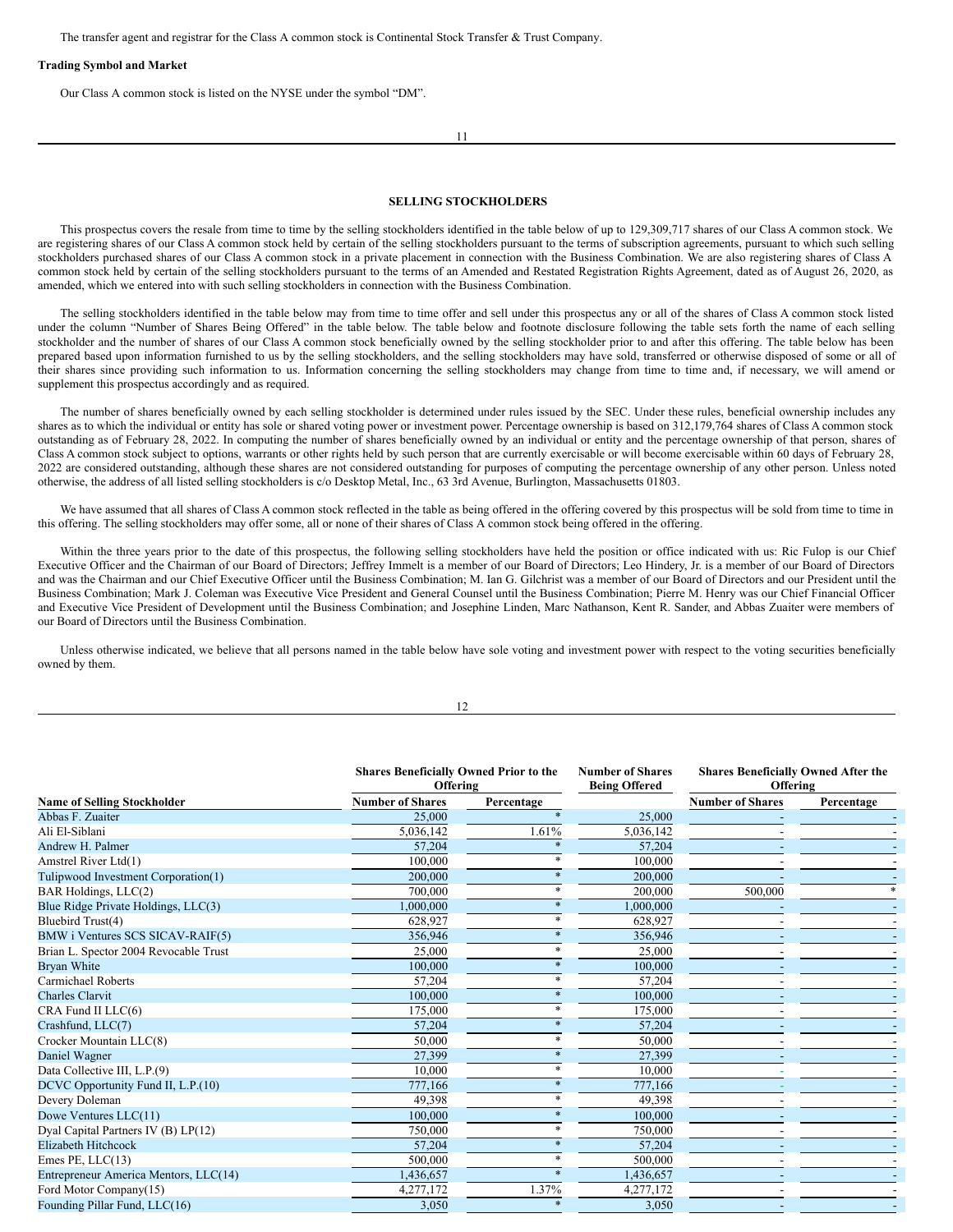| Gabriel Wagner                                                | 27,399              |        | 27,399                  |           |  |
|---------------------------------------------------------------|---------------------|--------|-------------------------|-----------|--|
| GAFLP II, Ltd.(17)                                            | 50,000              | $\ast$ | 50,000                  |           |  |
|                                                               | 800,000             | *      | 300,000                 |           |  |
| Greek Associates(18)                                          |                     |        |                         | 500,000   |  |
| GRIDS Ventures Fund II LTD(219)                               | 100,000             | $\ast$ | 100,000                 |           |  |
| GV 2016, L.P.(20)                                             | 5,669,935           | 1.82%  | 5,669,935               |           |  |
|                                                               |                     |        |                         |           |  |
| GV 2017, L.P.(20)                                             | 2,332,177           |        | 2,332,177               |           |  |
| GV 2019, L.P.(20)                                             | 3,046,618           | *      | 3,046,618               |           |  |
| <b>Helen Frances Liang</b>                                    | 50,000              | $\ast$ | 50,000                  |           |  |
|                                                               |                     |        |                         |           |  |
| HPS Investment Partners, LLC(21)                              | 8,529,308           | 2.73%  | 8,529,308               |           |  |
| HPS Partners Holdings II, LLC(21)                             | 200,000             |        | 200,000                 |           |  |
| Hubbard Street Ventures LLC(22)                               | 50,000              |        | 50,000                  |           |  |
|                                                               |                     | $\ast$ |                         |           |  |
| InvestCo $777$ , LLC $(23)$                                   | 400,000             |        | 400,000                 |           |  |
| James Goldstein                                               | 10,000              | *      | 10,000                  |           |  |
| Jeff Fagnan                                                   | 28,602              | $\ast$ | 28,602                  |           |  |
|                                                               |                     |        |                         |           |  |
| Jeffrey Brian Straubel                                        | 1,000,000           | $\ast$ | 1,000,000               |           |  |
| Jeffrey R. Immelt(24)                                         | 397,980             |        | 39,757                  | 358,223   |  |
| Jitendra Saxena                                               | 25,000              | $\ast$ | 25,000                  |           |  |
|                                                               |                     |        |                         |           |  |
| John H. Chory                                                 | 4,000               | $\ast$ | 4,000                   |           |  |
|                                                               | 25,000              | $\ast$ | 25,000                  |           |  |
| Josephine Linden                                              |                     |        |                         |           |  |
| KDT Desktop Metal Holdings, LLC(25)                           | 9,384,282           | 3.01%  | 9,384,282               |           |  |
|                                                               |                     |        |                         |           |  |
| Kenneth A. Bronfin and Sarina M. Bronfin                      | 7,500               |        | 7,500                   |           |  |
| Kent R. Sander                                                | 25,000              | $\ast$ | 25,000                  |           |  |
| Khaki Campbell Trust(4)                                       | 628,927             |        | 628,927                 |           |  |
|                                                               |                     |        |                         |           |  |
| KPCB Holdings, Inc., as nominee(26)                           | 17,631,665          | 5.65%  | 17,631,665              |           |  |
| LAUNCH Fund I, LP(27)                                         | $\overline{57,204}$ | *      | 57,204                  |           |  |
| Lawrence D. Kingsley                                          | 20,000              | $\ast$ | 20,000                  |           |  |
|                                                               |                     |        |                         |           |  |
| Lawry Family 2012 Trust                                       | 25,000              | $\ast$ | 25,000                  |           |  |
| Leo Hindery, Jr.                                              | 2,597,317           | *      | 2,597,317               |           |  |
|                                                               |                     | $\ast$ |                         |           |  |
| Leon Wagner                                                   | 493,185             |        | 493,185                 |           |  |
| Lux Co-Invest Opportunities, LP(28)                           | 1,827,971           | $\ast$ | 1,827,971               |           |  |
| Lux Ventures IV, LP(28)                                       | 12,472,808          | 4.00%  | 12,472,808              |           |  |
|                                                               |                     |        |                         |           |  |
| Lux Venutres V, LP(28)                                        | 193,592             | $\ast$ | 193,592                 |           |  |
| Malcolm Ian Grant Gilchrist                                   | 311,135             |        | 311,135                 |           |  |
| Marc Nathanson                                                | 25,000              | $\ast$ | 25,000                  |           |  |
|                                                               |                     |        |                         |           |  |
| Mark J. Coleman                                               | 109,663             | *      | 109,663                 |           |  |
| Media Backwards, LLC(29)                                      | 165,643             | $\ast$ | 165,643                 |           |  |
|                                                               |                     | *      |                         |           |  |
| Michael L. Volpe                                              | 57,204              |        | 57,204                  |           |  |
| Moonrise Venture Partners I LP(30)                            | 285,144             | *      | 285,144                 |           |  |
| Museum Associates dba Los Angeles(31)                         | 100,000             |        | 100,000                 |           |  |
|                                                               |                     |        |                         |           |  |
|                                                               |                     |        |                         |           |  |
| New Enterprise Associates 15, L.P.(32)                        | 14,263,413          | 4.57%  | 14,263,413              |           |  |
| Scott D. Sanell, trustee of the Blue Mountain Trust, dated    |                     |        |                         |           |  |
|                                                               |                     |        |                         |           |  |
| April 29, 2019(33)                                            | 3,079               |        | 3,079                   |           |  |
| Genevieve P. Hardigg, as trustee of the Jennifer Ayer Sandell |                     |        |                         |           |  |
| Rising River Trust, dated December 20, 2012(33)               | 1,366               |        | 1,366                   |           |  |
|                                                               |                     |        |                         |           |  |
| Genevieve P. Hardigg, as trustee of the Scott Sandell Rising  |                     |        |                         |           |  |
| River Trust, dated December 20, 2012 (33)                     | 1,366               |        | 1,366                   |           |  |
| Peter W. Sonsini and Diane C. Sonsini Trustees of the Peter & |                     |        |                         |           |  |
| Diane Sonsini Family Trust dated January 17, 2007(33)         |                     |        |                         |           |  |
|                                                               | 1,962               |        | 1,962                   |           |  |
| Peter William Sonsini and Diane Cardoza Sonsini, Trustees of  |                     |        |                         |           |  |
| the Elsa Katherine Sonsini Trust dated December 5, 2019(33)   | 30                  |        | 30                      |           |  |
| Peter William Sonsini and Diane Cardoza Sonsini, Trustees of  |                     |        |                         |           |  |
| the Jake Theodore Sonsini Trust dated December 5, 2019(33)    |                     |        |                         |           |  |
|                                                               | 30                  |        | 30                      |           |  |
| Peter William Sonsini and Diane Cardoza Sonsini, Trustees of  |                     |        |                         |           |  |
| the Louisa Marie Sonsini Trust dated December 5, 2019(33)     | 30                  |        | 30                      |           |  |
| OM Venture Partners, LLC(34)                                  | 150,000             |        | 150,000                 |           |  |
|                                                               |                     | $\ast$ |                         |           |  |
| Panasonic Ventures, LLC(35)                                   | 622,098             |        | 622,098                 |           |  |
| Paresh Patel                                                  | 100,000             |        | 100,000                 |           |  |
| Patni Holdings, LLC(36)                                       | 25,000              |        | 25,000                  |           |  |
|                                                               |                     | $\ast$ |                         |           |  |
| Pierre Michel Henry                                           | 496,931             |        | 496,931                 |           |  |
| Pillar I, L.P.(17)                                            | 100,560             | $\ast$ | 100,560                 |           |  |
| Pitrizza, LLC(37)                                             | 405,204             | $\ast$ | 405,204                 |           |  |
|                                                               |                     |        |                         |           |  |
| Red Tailed Hawk Trust(4)                                      | 628,927             |        | 628,927                 |           |  |
| Ric Fulop(4)                                                  | 21,981,930          | 7.04%  | $\overline{20,}095,149$ | 1,886,781 |  |
| Ryan Maierson                                                 |                     |        |                         |           |  |
|                                                               | 4,000               |        | 4,000                   |           |  |
| Rich D'Amore                                                  | 57,204              | $\ast$ | 57,204                  |           |  |
| Robert M. Blanck, Jr.                                         | 16,000              | $\ast$ | 16,000                  |           |  |
|                                                               |                     | $\ast$ |                         |           |  |
| SAEV Guernsey Holdings Limited(38)                            | 2,150,388           | $\ast$ | 2,150,388               |           |  |
| Seth W. Lawry 1999 Trust                                      | 25,000              |        | 25,000                  |           |  |
| <b>Staggs Trust</b>                                           | 100,000             | $\ast$ | 100,000                 |           |  |
|                                                               |                     | *      |                         |           |  |
| Susan L. Mazur                                                | 4,000               |        | 4,000                   |           |  |
| The Assaf Family Trust dtd 3/24/05                            | 100,000             | $\ast$ | 100,000                 |           |  |
| Theo Lubke and Anne-Marie Kim                                 | 2,500               |        | 2,500                   |           |  |
|                                                               |                     | $\ast$ |                         |           |  |
| Trently Holdings, LLC(39)                                     | 400,000             |        | 400,000                 |           |  |
| Tyche Partners II, L.P.(40)                                   | 365,594             | *      | 365,594                 |           |  |
|                                                               |                     | $\ast$ |                         |           |  |
| Tyche Partners, L.P.(40)                                      | 2,456,175           |        | 2,456,175               |           |  |
| V.F. & A.L. Goldstein 2012 Family Trust                       | 10,000              | *      | 10,000                  |           |  |
|                                                               |                     | $\ast$ |                         |           |  |
| Vertex Ventures US Fund I, L.P.(41)                           | 427,717             | $\ast$ | 427,717                 |           |  |
| Vipul Shah<br>WO Select Investments, LLC(42)                  | 10,000<br>250,000   | $\ast$ | 10,000<br>250,000       |           |  |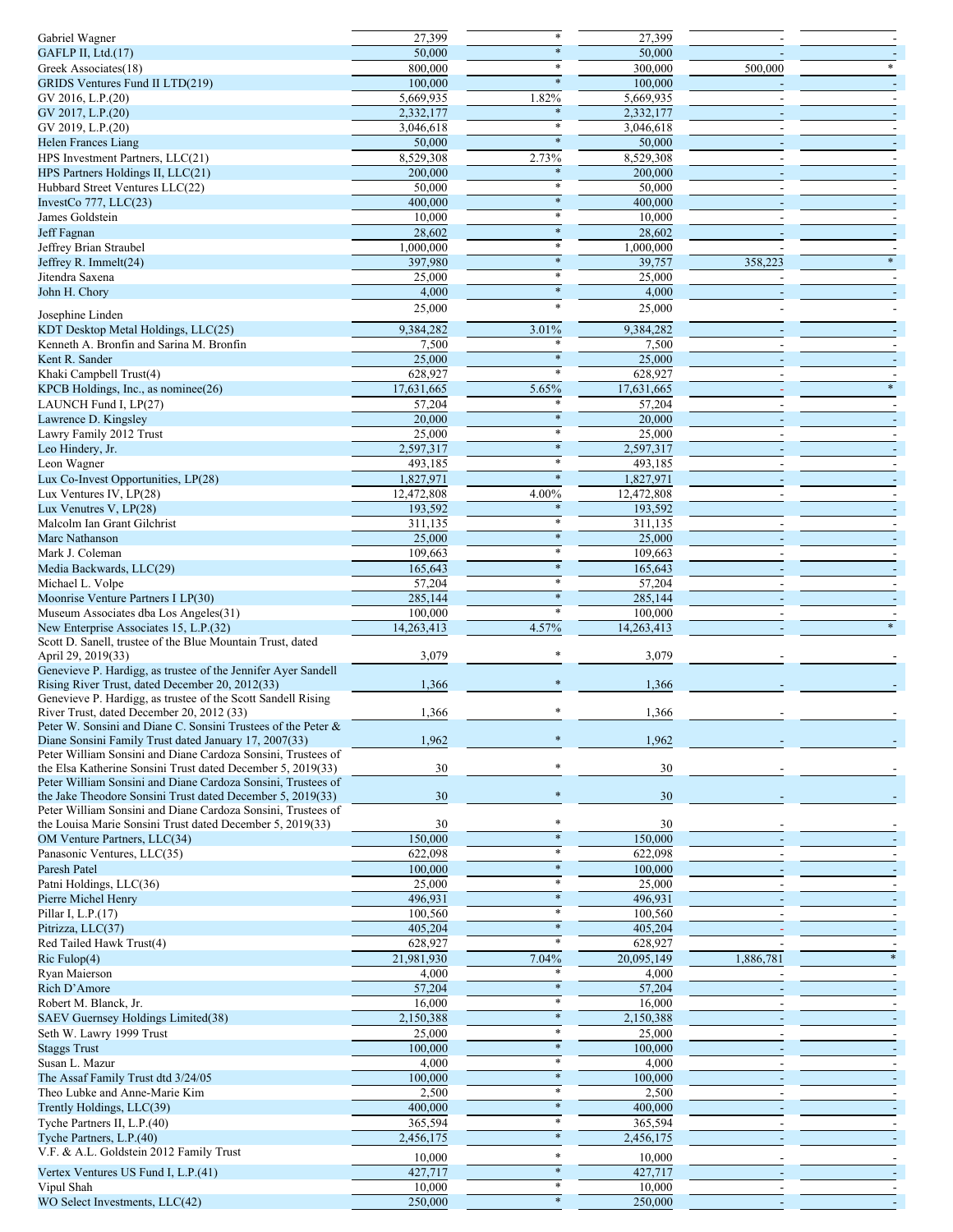| Yves A. Behar                                                   | 114.395  | 114,395  |  |
|-----------------------------------------------------------------|----------|----------|--|
| Zuaiter Capital Holdings, LLC(43)                               | 401,686  | 401.686  |  |
| James M. Moran                                                  | 57.204   | 57,204   |  |
| LTIC $L(44)$                                                    | .000.000 | .000.000 |  |
|                                                                 |          |          |  |
| $\mathbf{a}$ and $\mathbf{v}$ and $\mathbf{v}$ and $\mathbf{v}$ |          |          |  |

Less than  $1\%$ 

13

- (1) The principal business address of Amstrel River Ltd and Tulipwood Investment Corporation is Poinciana House South 2nd Floor, East Bay Street, P.O. Box N-3930, Nassau, Bahamas
- (2) The Member of BAR Holdings, LLC is Bennett Rosenthal and the principal business address is 2000 Avenue of the Stars, 12th Floor, Los Angeles, CA 90067.
- (3) The principal business address of Blue Ridge Private Holdings, LLC is 660 Madison Avenue, 20th Floor, New York, NY 10065.
- (4) Consists of (a) 20,095,149 shares of Class A common stock held directly by Mr. Fulop, (b) 628,927 shares of Class A common stock held by Bluebird Trust, (c) 628,927 shares of Class A common stock held by Khaki Campbell Trust, and (d) 628,927 shares of Class A common stock held by Red Tailed Hawk Trust. The trustee of the Bluebird Trust, Khaki Campbell Trust and Red Tailed Hawk Trust is Steve Papa. Voting and investment power over the shares held of record by the trusts is exercised by Mr. Fulop and his wife.
- (5) The principal business address is 5 Heienhaff Street, Senningerberg, Luxemburg L-1736.
- (6) The following individuals may be deemed to be beneficial owners of the shares held by CRA Fund II LLC: Gideon Argov, Michael C. Ascione Revocable Trust, Garth H. Greimann Revocable Trust, Lawrence S. Hamelsky Revocable Trust, Ross M. Jones Revocable Trust, The David Randolph Peeler Trust - 2001 and Robert J. Small Revocable Trust. The principal business address of CRA Fund II LLC is c/o Berkshire Partners LLC, 200 Clarendon Street, 35th Floor, Boston, MA 02116.
- (7) The Managers of Crashfund, LLC are Jeff Seibert and Wayne Chang and the principal office address is 509 Avila Road, San Mateo, CA 94402.
- (8) The Managing Member of Crocker Mountain LLC is Jeremy M. Sclar and the address is 33 Boylston Street, Suite 3000, Chestnut Hill, MA 02467.
- (9) The principal business address of Data Collective III, L.P. is 270 University Avenue, Palo Alto, CA 94301.
- (10) The shares are held directly by DCVC Opportunity Fund II, L.P. (DCVC LP) on behalf of itself and as nominee for certain affiliated entities. DCVC Opportunity Fund II GP, LLC is the General Partner of DCVC LP. The principal business address is 270 University Avenue, Palo Alto, CA 94301.
- (11) Douglas K. Atamian is the Manager of Dowe Ventures LLC and the principal business address is 140 Morgan Drive, Norwood, MA, 02062.
- (12) The General Partner of Dyal Capital Partners IV (B) LP is NB Dyal Associates IV LP. NBSH Acquisition, LLC is the Manager of Neuberger Berman Group LLC, which is the General Partner of NB Alternatives Holdings LLC, which is the Manager of NB Alternatives GP Holdings LLC, which in turn is the Manager of NB Dyal GP Holdings LLC, which in turn is the Manager of NB Dyal Associates IV LP. The principal business address is 1209 Avenue of the Americas, 24th Floor, New York, NY 10104.
- (13) Sawdust Investment Management Corp is Manager of Emes PE, LLC. The principal business address is 30 S. Wacker Drive, Suite 2500, Chicago, IL 60606.
- (14) Robert Ryan and Theresa Ryan are deemed to beneficially own the shares of Class A common stock held by Entrepreneur America Mentors, LLC. The principal business address is 13 Orion Belt Way, Hamilton, MT 59840.
- (15) The principal business address for Ford Motor Company is One American Road, Dearborn, MI 48126.
- (16) Pillar I GP, LLC is the general partner and controlling entity of Pillar I, L.P. and the managing member with indirect voting or investment power of Founding Pillar Fund, LLC. Jamie Goldstein and Russ Wilcox control Pillar I GP, LLC. The principal business address is 207 South Street, 5th Floor, Boston, MA 02111.
- (17) The principal business address of GAFLP II, Ltd. is 1900 Scenic Drive, Austin, TX 78703.
- (18) The principal business address of Greek Associates is 16130 Ventura Boulevard, Suite 320, Encino, CA 91436.
- (19) The principal business address of GRIDS Ventures Fund II LTD is Av. Brigadeiro Faria Lima, 2277 cj 1703, Sao Paulo SP Brazil 01452-000.
- (20) All holdings by entities associated with GV consist of (a) 5,669,935 shares of Class A common stock held by GV 2016, L.P., (b) 2,332,177 shares of Class A common stock held by GV 2017, L.P., and (c) 3,046,618 shares of Class A common stock held by GV 2019, L.P. GV 2016 GP, L.P. (the general partner of GV 2016, L.P.), GV 2016 GP, L.L.C. (the general partner of GV 2016 GP, L.P.), Alphabet Holdings LLC (the sole member of GV 2016 GP, L.L.C.), XXVI Holdings Inc. (the sole member of Alphabet Holdings LLC), and Alphabet Inc. (the controlling stockholder of XXVI Holdings Inc.) may each be deemed to have sole power to vote or dispose of the shares held directly by GV 2016, L.P. GV 2017 GP, L.P. (the general partner of GV 2017, L.P.), GV 2017 GP, L.L.C. (the general partner of GV 2017 GP, L.P.), Alphabet Holdings LLC (the sole member of GV 2017 GP, L.L.C.), XXVI Holdings Inc. (the sole member of Alphabet Holdings LLC), and Alphabet Inc. (the controlling stockholder of XXVI Holdings Inc.) may each be deemed to have sole power to vote or dispose of the shares held directly by GV 2017, L.P. GV 2019 GP, L.P. (the general partner of GV 2019, L.P.), GV 2019 GP, L.L.C. (the general partner of GV 2019 GP, L.P.), Alphabet Holdings LLC (the sole member of GV 2019 GP, L.L.C.), XXVI Holdings Inc. (the sole member of Alphabet Holdings LLC), and Alphabet Inc. (the controlling stockholder of XXVI Holdings Inc.) may each be deemed to have sole power to vote or dispose of the shares held directly by GV 2019, L.P. The principal mailing address for each of GV 2016, L.P., GV 2016 GP, L.P., GV 2016 GP, L.L.C, GV 2017, L.P., GV 2017 GP, L.P., GV 2017 GP, L.L.C, GV 2019, L.P., GV 2019 GP, L.P., GV 2019 GP, L.L.C., Alphabet Holdings LLC, XXVI Holdings Inc., and Alphabet Inc. is 1600 Amphitheatre Parkway, Mountain View, CA 94043.
- (21) Scott B. Kapnick is the manager of HPS Investment Partners, LLC and HPS Partners Holdings, LLC. Their principal business address is 40 West 57th Street, 33rd Floor, New York, NY 10019.
- (22) Erik Jarnryd is the manager of Hubbard Street Ventures LLC and the principal business address is 61 Hubbard Street, Concord, MA 01742.
- (23) Eric L. Smidt is the manager of InvestCo 777, LLC and the principal business address is 26541 Agoura Road, Suiteusb 101, Calabasas, CA 91302.
- (24) Consists of (a) 39,757 shares of Class A common stock and (b) 358,223 shares of Class A common stock subject to options held by Mr. Immelt that are exercisable within 60 days of February 11, 2022.
- (25) The managing director of KDT Desktop Metal Holdings, LLC is Byron Knight, and the principal business address is 4111 E. 37th Street N., Wichita, Kansas 67220. (26) All shares are held for convenience in the name of "KPCB Holdings, Inc., as nominee" for the accounts of such entities. Consists of 16,909,580 shares held by Kleiner Perkins Caufield & Byers XVI, LLC ("KPCB XVI"), 586,570 shares held by KPCB XVI Founders Fund, LLC ("XVI Founders"), 131,219 shares held by Kleiner Perkins Caufield & Byers XVII, LLC ("KPCB XVII"), and 4,296 shares held by KPCB XVII Founders Fund, LLC ("XVII Founders"). The managing member of KPCB XVI and XVI Founders is KPCB XVI Associates, LLC ("KPCB XVI Associates"). Beth Seidenberg, L. John Doerr, Randy Komisar, Theodore E. Schlein and Wen Hsieh, the managing members of KPCB XVI Associates, exercise shared voting and dispositive control over the shares held by KPCB XVI and XVI Founders. Such managing members disclaim beneficial ownership of all shares held by KPCB XVI and XVI Founders except to the extent of their pecuniary interest therein. The managing member of KPCB XVII and XVII Founders is KPCB XVII Associates, LLC ("KPCB XVII Associates"). Beth Seidenberg, Ilya Fushman, Mamoon Hamid, Theodore E. Schlein and Wen Hsieh, the managing members of KPCB XVII Associates, exercise shared voting and dispositive control over the shares held by KPCB XVII and XVII Founders. Such managing members disclaim beneficial ownership of all shares held by KPCB XVII and XVII Founders except to the extent of their pecuniary interest therein. The principal business address for all entities and individuals affiliated with Kleiner Perkins Caufield & Byers is c/o Kleiner Perkins Caufield & Byers, LLC, 2750 Sand Hill Road, Menlo Park, CA 94025. Wen Hsieh is a member of our Board of Directors.
- (27) The shares are held directly by LAUNCH Fund I, LP. Jason Calacanis is the General Partner and maintains a principal business address at 767 Bryant Street, #203, San Francisco, CA 94107.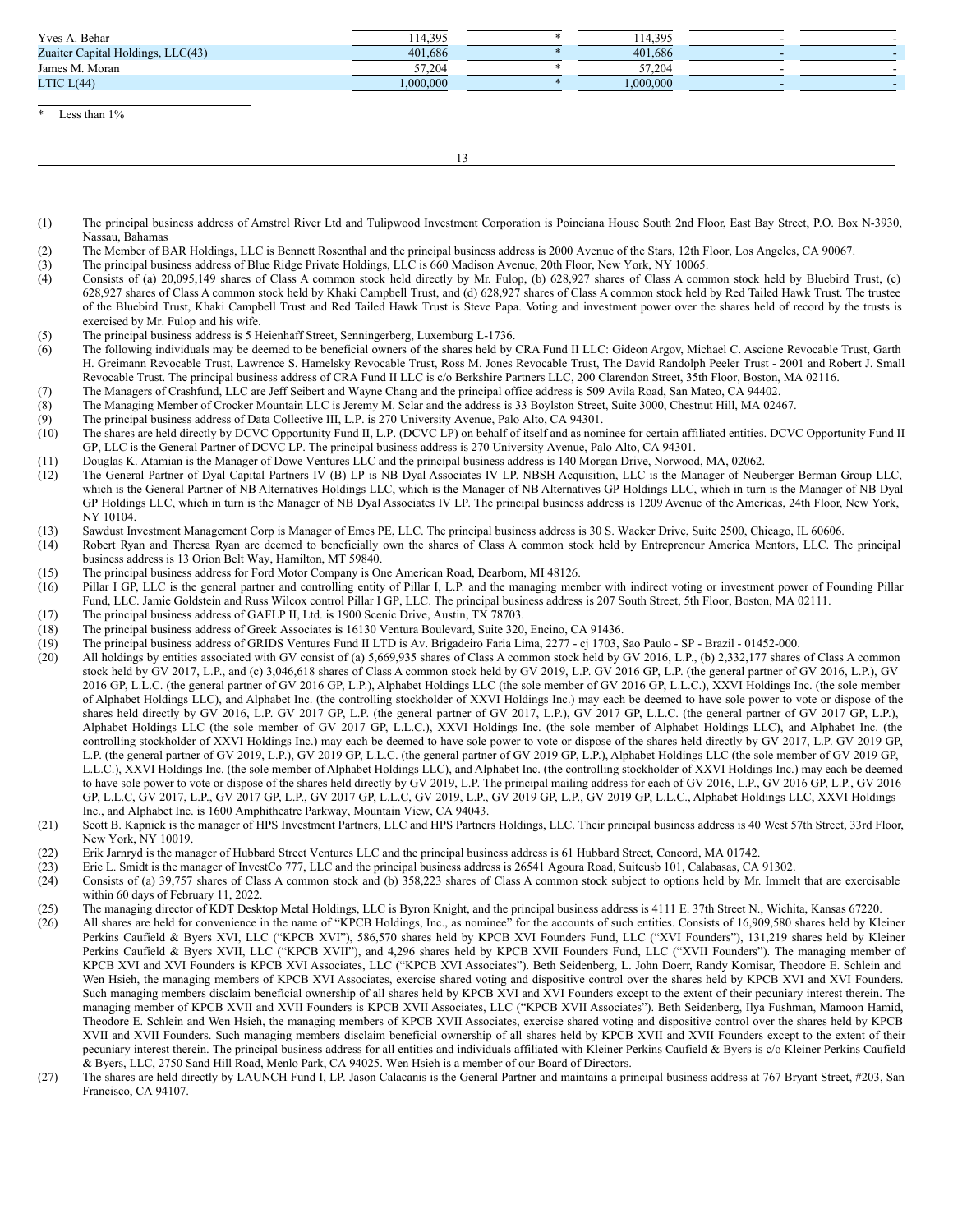- (28) All holdings by entities associated with Lux Ventures consist of (a) 193,592 shares of Class A common stock held by Lux Ventures V, LP, (b) 12,472,808 shares of Class A common stock held by Lux Ventures IV, LP, and (c) 1,827,971 shares of Class A common stock held by Lux Co-Invest Opportunities, LP. Lux Venture Partners V, LLC is the general partner of Lux Ventures V, LP and exercises voting and dispositive power over the shares noted herein held by Lux Ventures V, LP. Lux Venture Partners IV, LLC is the general partner of Lux Ventures IV, LP and exercises voting and dispositive power over the shares noted herein held by Lux Ventures IV, LP. Lux Co-Invest Partners, LLC is the general partner of Lux Co-Invest Opportunities, LP and exercises voting and dispositive power over the shares noted herein held by Lux Co-Invest Opportunities, LP. Peter Hebert and Josh Wolfe are the individual managing members of Lux Venture Partners V, LLC, Lux Venture Partners IV, LLC and Lux Co-Invest Partners, LLC (the "Individual Managers"). The Individual Managers, as the sole managers of Lux Venture Partners V, LLC, Lux Venture Partners IV, LLC and Lux Co-Invest Partners, LLC, may be deemed to share voting and dispositive power for the shares noted herein held by Lux Ventures V, LP, Lux Ventures IV, LP and Lux Co-Invest Opportunities, LP. Each of Lux Venture Partners V, LLC, Lux Venture Partners IV, LLC, Lux Co-Invest Partners, LLC and the Individual Managers separately disclaim beneficial ownership over the shares noted herein except to the extent of their pecuniary interest therein. The address for these entities and individuals is c/o Lux Capital Management, 920 Broadway, 11th Floor, New York, NY 10010.
- (29) Lawrence Aidem is the controlling person of Media Backwards, LLC and its principal business address is 250 W. 94th Street, #8a, New York, NY 10025.<br>(30) The shares are held directly by Moonrise Venture Partners I LP.
- The shares are held directly by Moonrise Venture Partners I LP. Donald T. Pacal is the Managing Member of Moonrise Lunar Management LLC which is the general partner of Moonrise Venture Partners GP I LLC which is the general partner of Moonrise Venture Partners I LP. The principal business address is 268 Mason Street, Greenwich, CT 06830.
- (31) The shares are held directly by Museum Associates dba Los Angeles County museum of Art. The principal business address is 5905 Wilshire Boulevard, Los Angeles, CA 90036.
- (32) Consists of (a) 14,263,413 shares of Class A common stock held by New Enterprise Associates 15, L.P. (NEA 15). The securities directly held by NEA 15 are indirectly held by NEA Partners 15, L.P. (Partners 15), which is the sole general partner of NEA 15; NEA 15 GP, LLC (NEA 15 LLC), which is the sole general partner of Partners 15; and each of the individual managers of NEA 15 LLC. The individual Managers of NEA 15 LLC (the NEA 15 Managers) are Forest Baskett, Anthony A. Florence, Mohamad Makhzoumi, Scott D. Sandell, and Peter W. Sonsini. NEA Partners 15, NEA 15 LLC, and the NEA 15 Managers share voting and dispositive power with regard to the shares owned directly by NEA 15. All indirect holders of the above referenced shares disclaim beneficial ownership of all applicable shares except to the extent of their actual pecuniary interest therein. The address of the principal business office of each NEA 15 and Sandell is New Enterprise Associates, 1954 Greenspring Drive, Suite 600, Timonium, MD 21093. The address of the principal business office of Baskett, Makhzoumi and Sonsini is New Enterprise Associates, 2855 Sand Hill Road, Menlo Park, California 94025. The address of the principal business office of Florence is New Enterprise Associates, 104 Fifth Avenue, 19th Floor, New York, NY 10011.
- (33) The shares allocated to each of these stockholders were from a distribution for no consideration by New Enterprise Associates 15, L.P. The address of the principal business office of the Sandell Trusts is New Enterprise Associates, 1954 Greenspring Drive, Suite 600, Timonium, MD 21093. The address of the principal business office of the Sonsini Trusts is New Enterprise Associates, 2855 Sand Hill Road, Menlo Park, California 94025.
- (34) The shares are held directly by OM Venture Partners, LLC of which Jane Mendillo is the Manager. The principal business address is c/o Old Mountain Private Trust, Inc., 551 5th Avenue, Suite 2800, New York, NY 10176.
- (35) The principal business address for Panasonic Ventures, LLC is 205 Ravendale Dr., Mountain View, CA 94043.
- (36) The shares are held directly by Patni Holdings, LLC. Anirudh Patni is the Manager of Patni Holdings, LLC. The principal business address is 1105 North Market Street, Suite 1300, Wilmington, DE 19801.
- (37) Jason Capone is the beneficial owner of Pitrizza, LLC and the principal business address is 200 Dorado Beach Drive, West Beach 3512, Dorado, Puerto Rico 00646.
- (38) The controlling entity is Saudi Arabian Oil Company and the principal business address is Al Midra Tower, 11th Floor, West Wing, Dhahran, Saudi Arabia, Eastern Province, 31311.
- (39) David B. Kaplan is the Manager of Trently Holdings, LLC and the principal business address is 2000 Avenue of the Stars, 12th Floor, Los Angeles, CA 90067.
- (40) All holdings by entities associated with Tyche Partners consist of (a) 2,456,175 shares of Class A common stock held by Tyche Partners, L.P. and (b) 365,594 shares of Class A common stock held by Tyche Partners II, L.P. The Managing Partner of Tyche Partners, L.P. and Tyche Partners II, L.P. is Weijie Yun. The business address of both entities is 2762 Ross Road, Palo Alto, CA 94303.
- (41) All shares are held directly by Vertex Ventures US Fund I, L.P. Jonathan Heiliger is the Manager of Vertex. The principal business address is 345 California Avenue, Palo Alto, CA 94301.
- (42) Aaron Wolfson is the manager of WO Select Investments, LLC and has sole voting and investment power over the shares. Mr. Wolfson disclaims any beneficial ownership except to the extent of his pecuniary interest. The principal business address is One State Street Plaza, Fl. 29, New York, NY 10004.
- (43) Abbas F. Zuaiter is the Managing Member and beneficial owner of the shares held by Zuaiter Capital Holdings, LLC. The principal business address is 165 Mason Street, Greenwich, CT 06850.
- (44) LTIC LLC ("LTIC") is a wholly owned subsidiary of JM Family Enterprises, Inc. ("JM Enterprises"). Dhvani Shah is the controlling person of JM Family Enterprises and may be deemed to be the beneficial owner of the shares held by LTIC. The business address of LTIC is 150 Jim Moran Blvd., Deerfield Beach, FL 33442.

#### <span id="page-9-0"></span>**PLAN OF DISTRIBUTION**

We are registering 129,309,717 shares of Class A common stock for possible sale by the selling stockholders from time to time. We are required to pay all fees and expenses incident to the registration of the shares of our Class A common stock to be offered and sold pursuant to this prospectus.

The shares of Class A common stock beneficially owned by the selling stockholders covered by this prospectus may be offered and sold from time to time by the selling stockholders. As used in this prospectus, "selling stockholders" includes donees, pledgees, transferees or other successors in interest selling securities received from a selling stockholder as a gift, pledge, partnership distribution or other transfer. The selling stockholders will act independently of us in making decisions with respect to the timing, manner and size of each sale. Such sales may be made on one or more exchanges or in the over-the-counter market or otherwise, at prices and under terms then prevailing or at prices related to the then-current market price or in negotiated transactions. The selling stockholders may dispose of their shares by one or more of, or a combination of, the following methods:

- distributions to members, partners, stockholders or other equityholders of the selling stockholders;
- purchases by a broker-dealer as principal and resale by such broker-dealer for its own account pursuant to this prospectus;
- · ordinary brokerage transactions and transactions in which the broker solicits purchasers;
- block trades in which the broker-dealer so engaged will attempt to sell the shares as agent but may position and resell a portion of the block as principal to facilitate the transaction;
- an over-the-counter distribution in accordance with the rules of the NYSE;
- · through trading plans entered into by a selling stockholder pursuant to Rule 10b5-1 under the Exchange Act, that are in place at the time of an offering pursuant to this prospectus and any applicable prospectus supplement hereto that provide for periodic sales of their securities on the basis of parameters described in such trading plans;
- to or through underwriters or broker-dealers;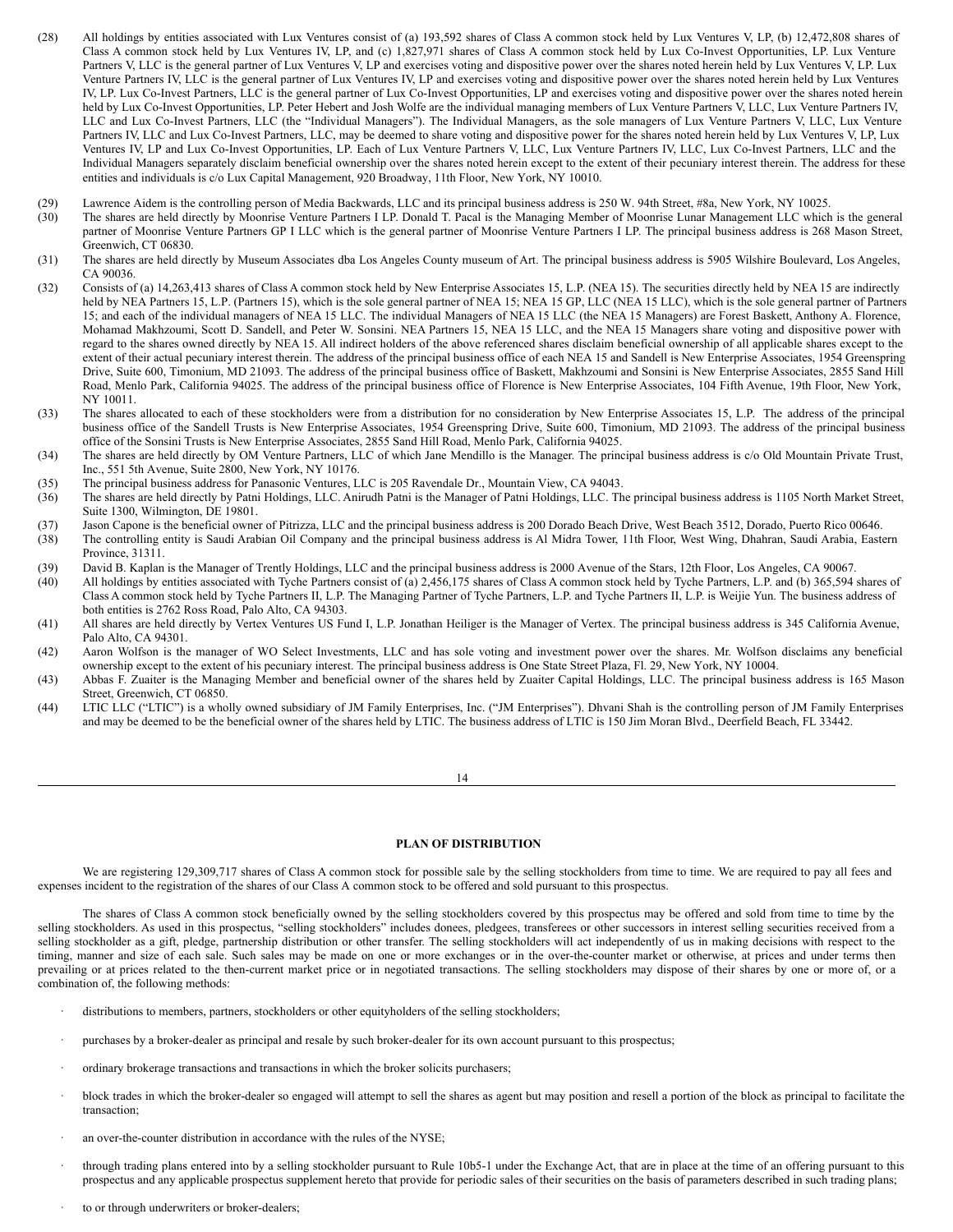- in "at the market" offerings, as defined in Rule 415 under the Securities Act, at negotiated prices, at prices prevailing at the time of sale or at prices related to such prevailing market prices, including sales made directly on a national securities exchange or sales made through a market maker other than on an exchange or other similar offerings through sales agents;
- in privately negotiated transactions;
- in options transactions;
- through a combination of any of the above methods of sale; or
- any other method permitted pursuant to applicable law.

In addition, any shares that qualify for sale pursuant to Rule 144 may be sold under Rule 144 rather than pursuant to this prospectus. A selling stockholder that is an entity may elect to make an in-kind distribution of common stock to its members, partners, stockholders or other equityholders pursuant to the registration statement of which this prospectus forms a part by delivering a prospectus. To the extent that such members, partners, stockholders or other equityholders are not affiliates of ours, such members, partners, stockholders or other equityholders would thereby receive freely tradable shares of Class A common stock pursuant to a distribution pursuant to the registration statement of which this prospectus forms a part.

| ۰.<br>× |
|---------|

To the extent required, this prospectus may be amended or supplemented from time to time to describe a specific plan of distribution. In connection with distributions of the shares or otherwise, the selling stockholders may enter into hedging transactions with broker-dealers or other financial institutions. In connection with such transactions, broker-dealers or other financial institutions may engage in short sales of shares of our Class A common stock in the course of hedging the positions they assume with selling stockholders. The selling stockholders may also sell shares of our Class A common stock short and redeliver the shares to close out such short positions. The selling stockholders may also enter into option or other transactions with broker-dealers or other financial institutions that require the delivery to such broker-dealer or other financial institution of shares offered by this prospectus, which shares such broker-dealer or other financial institution may resell pursuant to this prospectus (as supplemented or amended to reflect such transaction). The selling stockholders may also pledge shares to a broker-dealer or other financial institution, and, upon a default, such broker-dealer or other financial institution, may effect sales of the pledged shares pursuant to this prospectus (as supplemented or amended to reflect such transaction).

A selling stockholder may enter into derivative transactions with third parties, or sell securities not covered by this prospectus to third parties in privately negotiated transactions. If the applicable prospectus supplement indicates, in connection with those derivatives, the third parties may sell securities covered by this prospectus and the applicable prospectus supplement, including in short sale transactions. If so, the third party may use securities pledged by any selling stockholder or borrowed from any selling stockholder or others to settle those sales or to close out any related open borrowings of stock, and may use securities received from any selling stockholder in settlement of those derivatives to close out any related open borrowings of stock. The third party in such sale transactions will be an underwriter and will be identified in the applicable prospectus supplement (or a post-effective amendment). In addition, any selling stockholder may otherwise loan or pledge securities to a financial institution or other third party that in turn may sell the securities short using this prospectus. Such financial institution or other third party may transfer its economic short position to investors in our securities or in connection with a concurrent offering of other securities.

In effecting sales, broker-dealers or agents engaged by the selling stockholders may arrange for other broker-dealers to participate. Broker-dealers or agents may receive commissions, discounts or concessions from the selling stockholders in amounts to be negotiated immediately prior to the sale.

In offering the shares covered by this prospectus, the selling stockholders and any broker-dealers who execute sales for the selling stockholders may be deemed to be "underwriters" within the meaning of the Securities Act in connection with such sales. Any profits realized by the selling stockholders and the compensation of any brokerdealer may be deemed to be underwriting discounts and commissions.

In order to comply with the securities laws of certain states, if applicable, the shares must be sold in such jurisdictions only through registered or licensed brokers or dealers. In addition, in certain states the shares may not be sold unless they have been registered or qualified for sale in the applicable state or an exemption from the registration or qualification requirement is available and is complied with.

We have advised the selling stockholders that the anti-manipulation rules of Regulation M under the Exchange Act may apply to sales of shares in the market and to the activities of the selling stockholders and their affiliates. In addition, we will make copies of this prospectus available to the selling stockholders for the purpose of satisfying the prospectus delivery requirements of the Securities Act. The selling stockholders may indemnify any broker-dealer that participates in transactions involving the sale of the shares against certain liabilities, including liabilities arising under the Securities Act.

## <span id="page-10-0"></span>**LEGAL MATTERS**

Latham & Watkins LLP will pass upon certain legal matters relating to the sale of the securities offered hereby on behalf of Desktop Metal, Inc. Additional legal matters may be passed upon for us, the selling stockholders, or any underwriters, dealers or agents, by counsel that we will name in the applicable prospectus supplement. Certain attorneys affiliated with Latham & Watkins LLP own shares of our Class A common stock.

#### <span id="page-10-1"></span>**EXPERTS**

The financial statements of Desktop Metal, Inc. and its subsidiaries as of and for the years ended December 31, 2021 and 2020 incorporated by reference in this Prospectus, and the effectiveness of Desktop Metal Inc.'s internal control over financial reporting, have been audited by Deloitte & Touche LLP, an independent registered public accounting firm, as stated in their reports which express an unqualified opinion on the financial statements and an adverse opinion on the effectiveness of Desktop Metal, Inc.'s internal control over financial reporting. Such financial statements are incorporated by reference in reliance upon the report of such firm given upon their authority as experts in accounting and auditing.

The consolidated financial statements of The ExOne Company for the years ended December 31, 2020 and 2019 incorporated by reference in Desktop Metal, Inc.'s Amendment to the Current Report on Form 8-K filed with the Securities and Exchange Commission on December 13, 2021 have been audited by Schneider Downs & Co., Inc., independent registered public accounting firm, as set forth in their report thereon incorporated by reference therein, and incorporated herein by reference. Such consolidated financial statements are incorporated herein in reliance upon the report of Schneider Downs & Co., Inc. pertaining to such consolidated financial statements given on the authority of such firm as experts in accounting and auditing.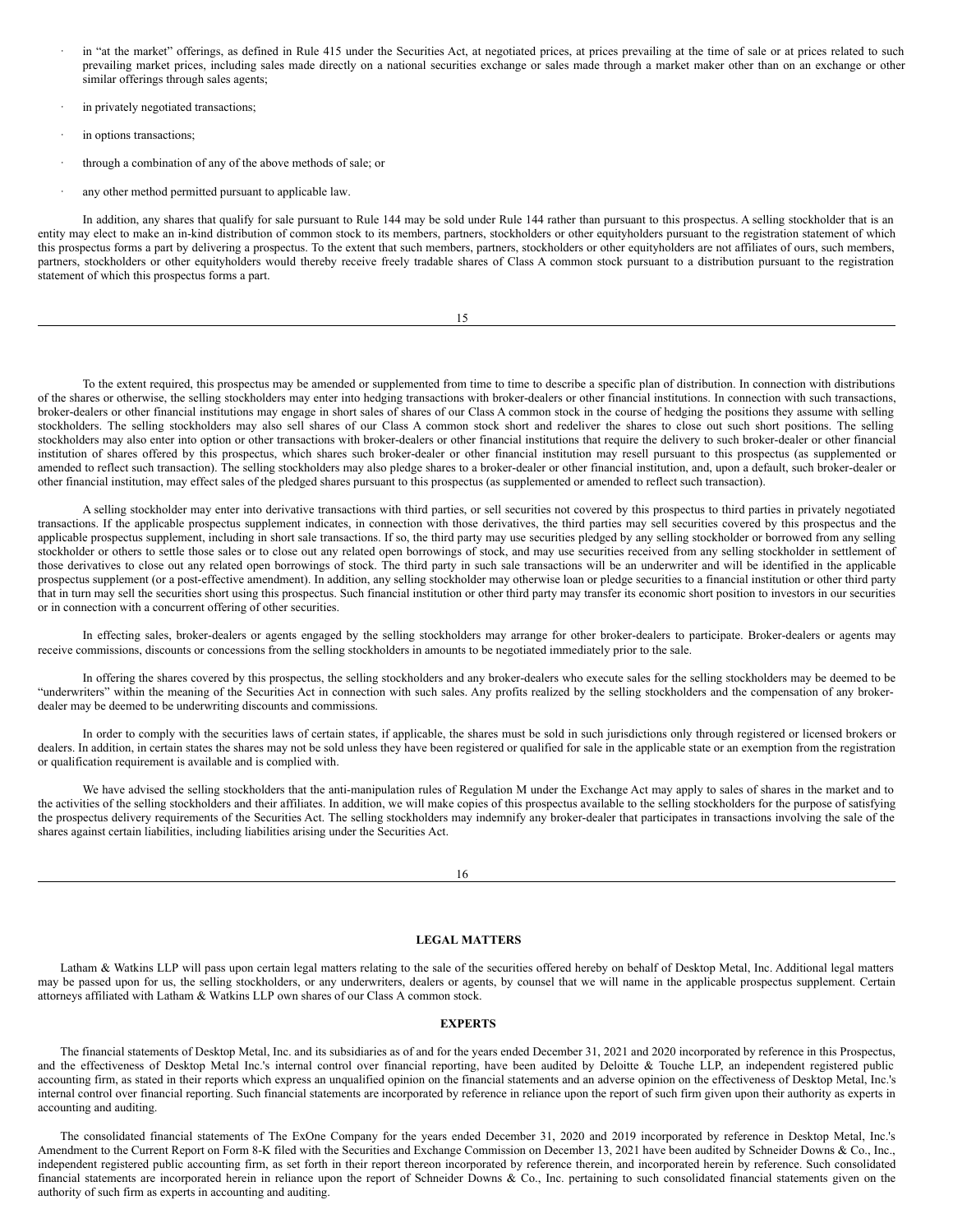#### **PART II**

## **INFORMATION NOT REQUIRED IN PROSPECTUS**

## **Item 14.** *Other Expenses of Issuance and Distribution*

The following is an estimate of the expenses (all of which are to be paid by the registrant) that we may incur in connection with the securities being registered hereby.

| Securities and Exchange Commission registration fee | 652,512 |
|-----------------------------------------------------|---------|
| FINRA filing fee                                    |         |
| Accountants' fees and expenses                      |         |
| Legal fees and expenses                             |         |
| Blue Sky fees and expenses                          |         |
| Transfer Agent's fees and expenses                  |         |
| Printing and engraving expenses                     |         |
| Miscellaneous                                       |         |
| Total expenses                                      |         |
|                                                     |         |

\* To be filed by amendment.

#### **Item 15.** *Indemnification of Directors and Of icers*

Section 102 of the General Corporation Law of the State of Delaware permits a corporation to eliminate the personal liability of directors of a corporation to the corporation or its stockholders for monetary damages for a breach of fiduciary duty as a director, except where the director breached his duty of loyalty, failed to act in good faith, engaged in intentional misconduct or knowingly violated a law, authorized the payment of a dividend or approved a stock repurchase in violation of Delaware corporate law or obtained an improper personal benefit. Our restated certificate of incorporation provides that no director of the Registrant shall be personally liable to it or its stockholders for monetary damages for any breach of fiduciary duty as a director, notwithstanding any provision of law imposing such liability, except to the extent that the General Corporation Law of the State of Delaware prohibits the elimination or limitation of liability of directors for breaches of fiduciary duty.

Section 145 of the General Corporation Law of the State of Delaware provides that a corporation has the power to indemnify a director, officer, employee, or agent of the corporation, or a person serving at the request of the corporation for another corporation, partnership, joint venture, trust or other enterprise in related capacities against expenses (including attorneys' fees), judgments, fines and amounts paid in settlement actually and reasonably incurred by the person in connection with an action, suit or proceeding to which he was or is a party or is threatened to be made a party to any threatened, ending or completed action, suit or proceeding by reason of such position, if such person acted in good faith and in a manner he reasonably believed to be in or not opposed to the best interests of the corporation, and, in any criminal action or proceeding, had no reasonable cause to believe his conduct was unlawful, except that, in the case of actions brought by or in the right of the corporation, no indemnification shall be made with respect to any claim, issue or matter as to which such person shall have been adjudged to be liable to the corporation unless and only to the extent that the Court of Chancery or other adjudicating court determines that, despite the adjudication of liability but in view of all of the circumstances of the case, such person is fairly and reasonably entitled to indemnity for such expenses which the Court of Chancery or such other court shall deem proper.

| - |
|---|
|---|

Our certificate of incorporation provides that we will indemnify each person who was or is a party or threatened to be made a party to any threatened, pending or completed action, suit or proceeding (other than an action by or in the right of us) by reason of the fact that he or she is or was, or has agreed to become, a director or officer, or is or was serving, or has agreed to serve, at our request as a director, officer, partner, employee or trustee of, or in a similar capacity with, another corporation, partnership, joint venture, trust or other enterprise (all such persons being referred to as an "Indemnitee"), or by reason of any action alleged to have been taken or omitted in such capacity, against all expenses (including attorneys' fees), judgments, fines and amounts paid in settlement actually and reasonably incurred in connection with such action, suit or proceeding and any appeal therefrom, if such Indemnitee acted in good faith and in a manner he or she reasonably believed to be in, or not opposed to, our best interests, and, with respect to any criminal action or proceeding, he or she had no reasonable cause to believe his or her conduct was unlawful. Our restated certificate of incorporation provides that we will indemnify any Indemnitee who was or is a party to an action or suit by or in the right of us to procure a judgment in our favor by reason of the fact that the Indemnitee is or was, or has agreed to become, a director or officer, or is or was serving, or has agreed to serve, at our request as a director, officer, partner, employee or trustee of, or in a similar capacity with, another corporation, partnership, joint venture, trust or other enterprise, or by reason of any action alleged to have been taken or omitted in such capacity, against all expenses (including attorneys' fees) and, to the extent permitted by law, amounts paid in settlement actually and reasonably incurred in connection with such action, suit or proceeding, and any appeal therefrom, if the Indemnitee acted in good faith and in a manner he or she reasonably believed to be in, or not opposed to, our best interests, except that no indemnification shall be made with respect to any claim, issue or matter as to which such person shall have been adjudged to be liable to us, unless a court determines that, despite such adjudication but in view of all of the circumstances, he or she is entitled to indemnification of such expenses. Notwithstanding the foregoing, to the extent that any Indemnitee has been successful, on the merits or otherwise, he or she will be indemnified by us against all expenses (including attorneys' fees) actually and reasonably incurred in connection therewith. Expenses must be advanced to an Indemnitee under certain circumstances.

We have entered into indemnification agreements with each of our directors and officers. These indemnification agreements may require us, among other things, to indemnify our directors and officers for some expenses, including attorneys' fees, judgments, fines and settlement amounts incurred by a director or officer in any action or proceeding arising out of his or her service as one of our directors or officers, or any of our subsidiaries or any other company or enterprise to which the person provides services at our request.

We maintain a general liability insurance policy that covers certain liabilities of directors and officers of our corporation arising out of claims based on acts or omissions in their capacities as directors or officers.

In any underwriting agreement we enter into in connection with the sale of Class A common stock being registered hereby, the underwriters will agree to indemnify, under certain conditions, us, our directors, our officers and persons who control us within the meaning of the Securities Act of 1933, as amended, against certain liabilities.

#### **Item 16.** *Exhibits*

| lxhibit    |                                                                                                                                                                                        |
|------------|----------------------------------------------------------------------------------------------------------------------------------------------------------------------------------------|
| Number     | <b>Description</b>                                                                                                                                                                     |
| <u>3.1</u> | Second Amended and Restated Certificate of Incorporation of Desktop Metal. Inc. (incorporated by reference to the Company's Current Report on Form 8-K<br>filed on December 14, 2020). |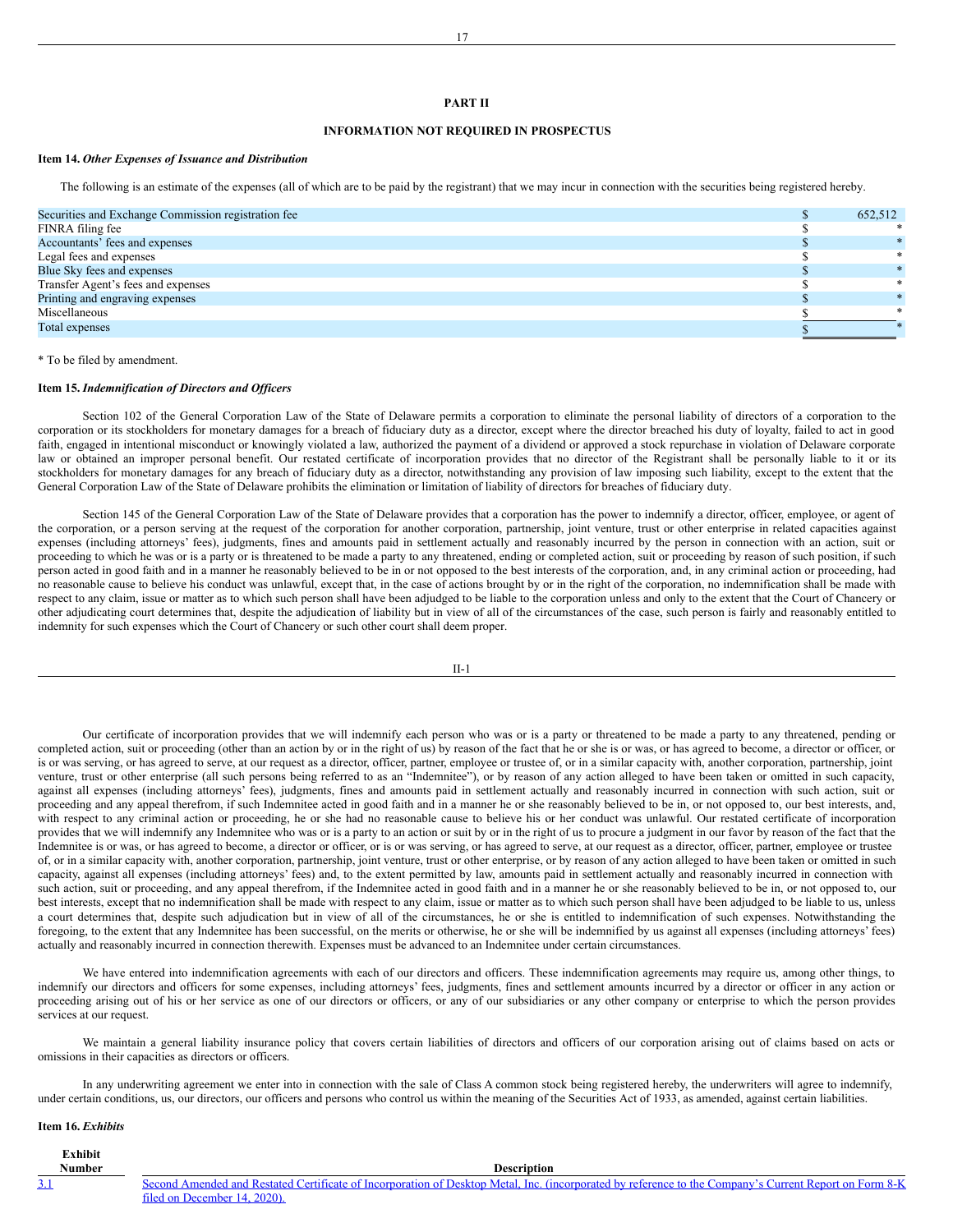| 3.2  | Amended and Restated Bylaws of Desktop Metal, Inc. (incorporated by reference to the Company's Current Report on Form 8-K filed on December 14,<br>$2020$ ).                                                 |
|------|--------------------------------------------------------------------------------------------------------------------------------------------------------------------------------------------------------------|
| 4.1  | Form of Specimen Certificate Representing Class A Common Stock (incorporated by reference to the Company's Registration Statement on Form S-1 filed<br>on March 8, 2019).                                    |
| 5.1  | Opinion of Latham & Watkins LLP (incorporated by reference to Exhibit 5.1 of Amendment No. 2 to the Company's Registration Statement on Form S-1,<br>filed with the SEC on January 28, 2021).                |
| 5.2  | Opinion of Latham & Watkins LLP (incorporated by reference to Exhibit 5.1 of the Post-Effective Amendment No. 1 to the Company's Registration<br>Statement on Form S-1, filed with the SEC on May 26, 2021). |
| 23.1 | Consent of Latham & Watkins LLP (included in Exhibit 5.1).                                                                                                                                                   |
| 23.2 | Consent of Latham & Watkins LLP (included in Exhibit 5.2).                                                                                                                                                   |
| 23.3 | Consent of Deloitte & Touche LLP, independent registered public accounting firm.                                                                                                                             |
| 23.4 | Consent of Schneider Downs & Co., Inc., independent registered public accounting firm.                                                                                                                       |
| 24.1 | Powers of Attorney (incorporated by reference to initial filing of the registration statement).                                                                                                              |
|      |                                                                                                                                                                                                              |

II-2

#### **Item 17.** *Undertakings*

(a) The undersigned registrant hereby undertakes:

(1) To file, during any period in which offers or sales are being made, a post-effective amendment to this registration statement:

(i) To include any prospectus required by Section  $10(a)(3)$  of the Securities Act of 1933;

(ii) To reflect in the prospectus any facts or events arising after the effective date of the registration statement (or the most recent post-effective amendment thereof) which, individually or in the aggregate, represent a fundamental change in the information set forth in the registration statement; and

(iii) To include any material information with respect to the plan of distribution not previously disclosed in the registration statement or any material change to such information in the registration statement;

*provided, however*, that paragraphs (a)(1)(i), (a)(1)(ii), and (a)(1)(iii) above do not apply if the information required to be included in a post-effective amendment by those paragraphs is contained in reports filed with or furnished to the Commission by the registrant pursuant to section 13 or section 15(d) of the Securities Exchange Act of 1934 that are incorporated by reference in the registration statement, or is contained in a form of prospectus filed pursuant to Rule 424(b) that is a part of the registration statement.

(2) That, for the purpose of determining any liability under the Securities Act of 1933, each such post-effective amendment shall be deemed to be a new registration statement relating to the securities offered therein, and the offering of such securities at that time shall be deemed to be the initial bona fide offering thereof.

(3) To remove from registration by means of a post-effective amendment any of the securities being registered which remain unsold at the termination of the offering.

(5) That, for the purpose of determining liability under the Securities Act of 1933 to any purchaser:

(A) Each prospectus filed by the registrant pursuant to Rule 424(b)(3) shall be deemed to be part of the registration statement as of the date the filed prospectus was deemed part of and included in the registration statement; and

(B) Each prospectus required to be filed pursuant to Rule  $424(b)(2)$ ,  $(b)(5)$ , or  $(b)(7)$  as part of a registration statement in reliance on Rule 430B relating to an offering made pursuant to Rule  $415(a)(1)(i)$ , (vii), or (x) for the purpose of providing the information required by section  $10(a)$  of the Securities Act of 1933 shall be deemed to be part of and included in the registration statement as of the earlier of the date such form of prospectus is first used after effectiveness or the date of the first contract of sale of securities in the offering described in the prospectus. As provided in Rule 430B, for liability purposes of the issuer and any person that is at that date an underwriter, such date shall be deemed to be a new effective date of the registration statement relating to the securities in the registration statement to which that prospectus relates, and the offering of such securities at that time shall be deemed to be the initial bona fide offering thereof. *Provided*, *however*, that no statement made in a registration statement or prospectus that is part of the registration statement or made in a document incorporated or deemed incorporated by reference into the registration statement or prospectus that is part of the registration statement will, as to a purchaser with a time of contract of sale prior to such effective date, supersede or modify any statement that was made in the registration statement or prospectus that was part of the registration statement or made in any such document immediately prior to such effective date.

(b) The undersigned registrant hereby undertakes that, for purposes of determining any liability under the Securities Act of 1933, each filing of the registrant's annual report pursuant to Section 13(a) or Section 15(d) of the Securities Exchange Act of 1934 (and, where applicable, each filing of an employee benefit plan's annual report pursuant to section 15(d) of the Securities Exchange Act of 1934) that is incorporated by reference in the registration statement shall be deemed to be a new registration statement relating to the securities offered therein, and the offering of such securities at that time shall be deemed to be the initial *bona fide* offering thereof.

(h) Insofar as indemnification for liabilities arising under the Securities Act of 1933 may be permitted to directors, officers and controlling persons of the registrant pursuant to the foregoing provisions, or otherwise, the registrant has been advised that in the opinion of the Securities and Exchange Commission such indemnification is against public policy as expressed in the Securities Act and is, therefore, unenforceable. In the event that a claim for indemnification against such liabilities (other than the payment by the registrant of expenses incurred or paid by a director, officer or controlling person of the registrant in the successful defense of any action, suit or proceeding) is asserted by such director, officer or controlling person in connection with the securities being registered, the registrant will, unless in the opinion of its counsel the matter has been settled by controlling precedent, submit to a court of appropriate jurisdiction the question whether such indemnification by it is against public policy as expressed in the Securities Act and will be governed by the final adjudication of such issue.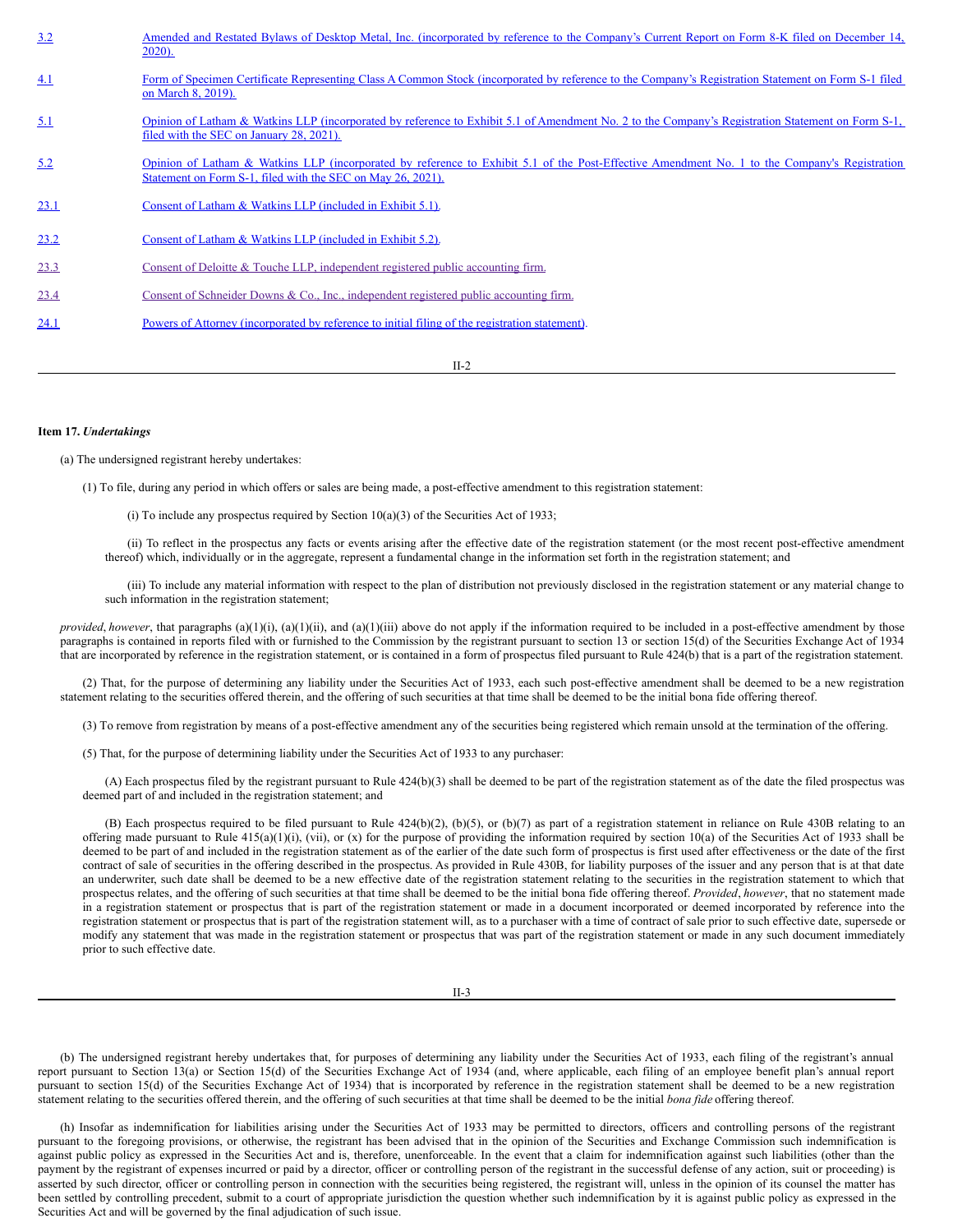## **SIGNATURES**

Pursuant to the requirements of the Securities Act of 1933, as amended, the registrant certifies that it has reasonable grounds to believe that it meets all of the requirements for filing on Form S-3 and has duly caused this registration statement to be signed on its behalf by the undersigned, thereunto duly authorized, in the City of Burlington, Commonwealth of Massachusetts, on March 15, 2022.

## **DESKTOP METAL, INC.**

By: /s/ Ric Fulop Ric Fulop

Chief Executive Officer and Chairman

Pursuant to the requirements of the Securities Act of 1933, as amended, this registration statement has been signed below by the following persons in the capacities and on the dates indicated.

| <b>Signature</b>                                    | <b>Title</b>                                                                              | <b>Date</b>    |
|-----------------------------------------------------|-------------------------------------------------------------------------------------------|----------------|
| /s/ Ric Fulop<br>Ric Fulop                          | Chief Executive Officer and Chairman<br>(principal executive officer)                     | March 15, 2022 |
| /s/ James Haley<br>James Haley                      | Chief Financial Officer (principal financial officer and<br>principal accounting officer) | March 15, 2022 |
| $\ast$<br><b>Scott Dussault</b>                     | Director                                                                                  | March 15, 2022 |
| /s/ James Eisenstein<br>James Eisenstein            | Director                                                                                  | March 15, 2022 |
| $\ast$<br>Dayna Grayson                             | Director                                                                                  | March 15, 2022 |
| Leo Hindery, Jr.                                    | Director                                                                                  | March 15, 2022 |
| *<br>Wen Hsieh                                      | Director                                                                                  | March 15, 2022 |
|                                                     | $II-5$                                                                                    |                |
|                                                     |                                                                                           |                |
| Jeff Immelt                                         | Director                                                                                  | March 15, 2022 |
| $\ast$<br>Stephen Nigro                             | Director                                                                                  | March 15, 2022 |
| Steve Papa                                          | Director                                                                                  | March 15, 2022 |
| $\ast$<br>Bilal Zuberi                              | Director                                                                                  | March 15, 2022 |
| *By: /s/ Ric Fulop<br>Ric Fulop<br>Attorney-in-fact | $-$                                                                                       |                |

II-6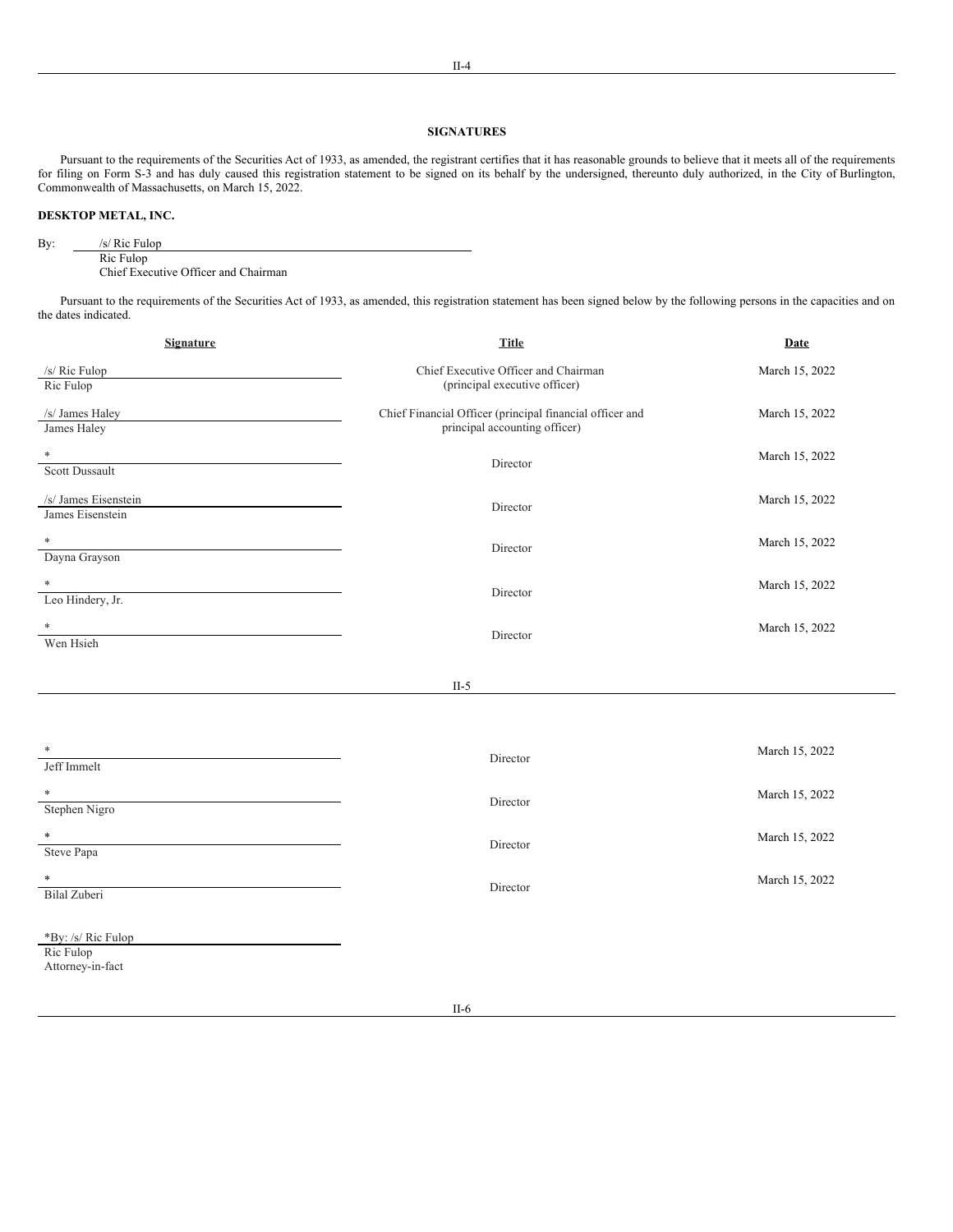## <span id="page-14-0"></span>**CONSENT OF INDEPENDENT REGISTERED PUBLIC ACCOUNTING FIRM**

We consent to the incorporation by reference in this Registration Statement 333-251653 on Form S-3 of our reports dated March 15, 2022, relating to the financial statements of Desktop Metal, Inc. and the effectiveness of Desktop Metal, Inc.'s internal control over financial reporting, appearing in the Annual Report on Form 10-K of Desktop Metal Inc. for the year ended December 31, 2021. We also consent to the reference to us under the heading "Experts" in such Registration Statement.

/s/ Deloitte & Touche LLP

Boston, Massachusetts

March 15, 2022